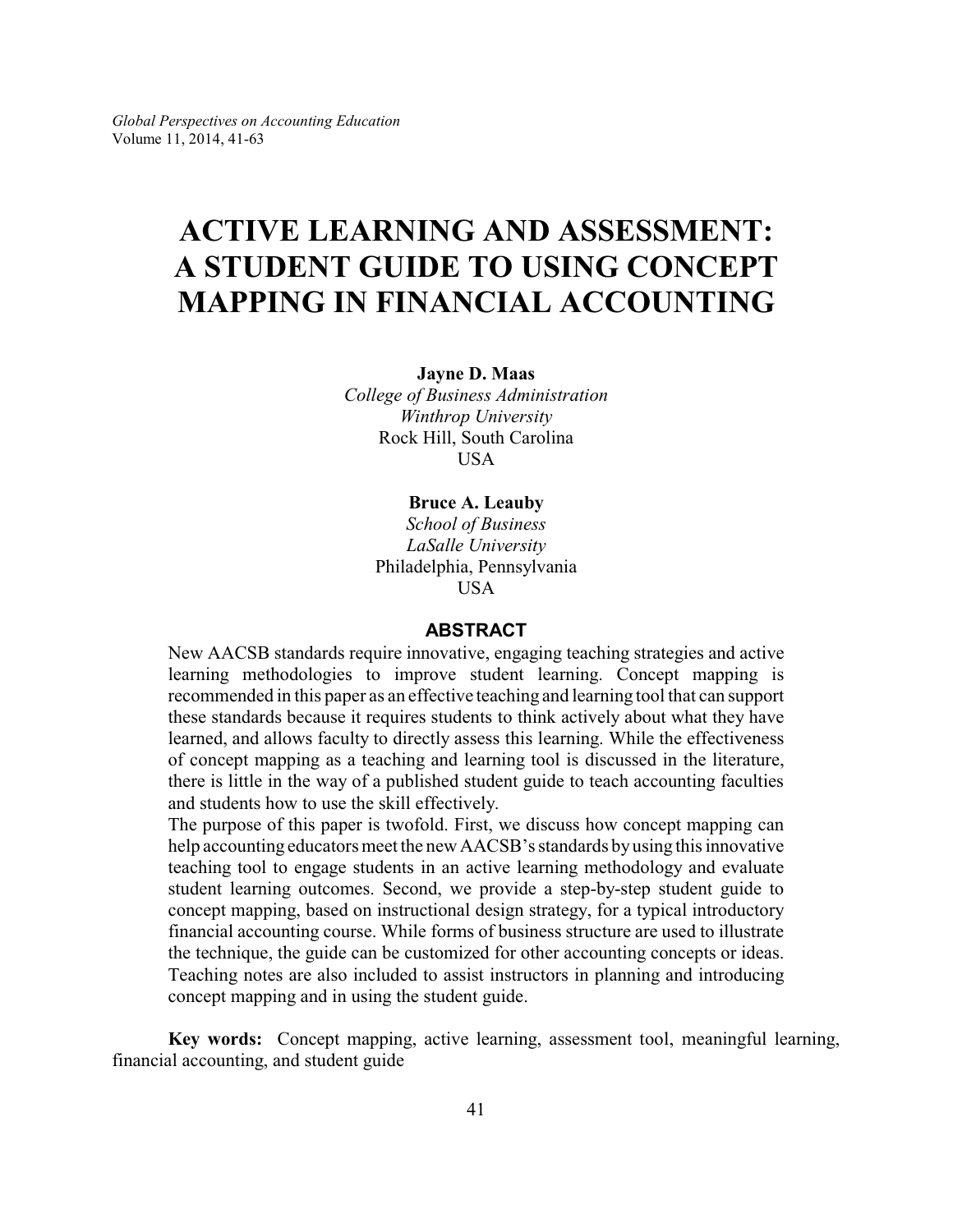# **INTRODUCTION**

In April 2013, the Association to Advance Collegiate Schools of Business (AACSB) approved<br>the Blue Ribbon Committee on Accreditation Quality (BRC) recommendations to update<br>accreditation standards. The revised AACSB standa n April 2013, the Association to Advance Collegiate Schools of Business (AACSB) approved the Blue Ribbon Committee on Accreditation Quality (BRC) recommendations to update Laccreditation standards. The revised AACSB standards retain "assurance of learning" (AOL) demonstrate skills or knowledge rather than indirect measures (Martell and Calderon, 2005). The BRC's report also reduces the number of standards from 21 to 15, with greater emphasis on themes of innovation, impact, and engagement. AACSB accredited schools (approximately 716 in almost 50 countries) are currently implementing or modifying AOL measurement tools and other pedagogical procedures to meet these relativelynewand more rigorous guidelines (AACSB, 2013b).

The AACSB requires that schools define learning goals before assessment or measurement techniques are implemented, and encourages both program and course embedded measurement processes to determine if goals have been achieved. AACSB guidelines also encourage active learning, feedback, and direct assessment. Schools are currently experimenting with a variety of measurement tools such as individual course assessment rubrics, simulations, senior exit exams, and other learning measures that fit their unique programs, with emphasis on student learning and direct assessment.

Coupled with the assessment change, the AACSB's current learning and teaching standards (numbers 8 through 12) emphasize "curricula [that] facilitate and encourage active student engagement in learning." These standards discuss the importance of frequent, prompt, and accurate feedback on student performances to "document innovative and/or effective teaching practices that have had significant, positive impact on student learning" (AACSB, 2013c). In addition, the AACSB calls for an active and creative learning environment, with timely feedback to foster and motivate learning.

Concept mapping is recommended in this paper as an innovative classroom teaching and learning tool that directly supports these AACSB criteria, by enhancing the development of students' thinking skills through meaningful learning activities. There is much support in the accounting literature on the effectiveness of concept mapping as a teaching and learning tool, but no published guide to introduce or effectively transfer the use of the skill in an accounting course.

As a result, the purpose of this paper is twofold. First, we discuss how concept mapping can help accounting educators meet the AACSB's active learning and assessment criteria. Second, we provide a step-by-step student concept mapping guide for use in a typical introductory financial accounting course, using instructional design strategy as the foundation. The illustrated instruction in the paper describes the process of drawing a concept map of forms of business structure (sole proprietorships, partnerships, and corporations), although the instructor is free to choose any viable set of concepts for the task. Teaching notes are included to assist instructors in planning and introducing concept mapping and using the student guide.

## **What is Concept Mapping?**

Concept mapping is the art of externalizing knowledge, through drawings or diagrams called concept maps. Concept maps are the physical evidence of the process, showing the mental connections and association patterns that reflect student learning (Angelo and Cross, 1993; Croasdell, et al. 2003). It has also been described as a framework for the learner and educator to mentally interact with the subject matter (Canas, 2003).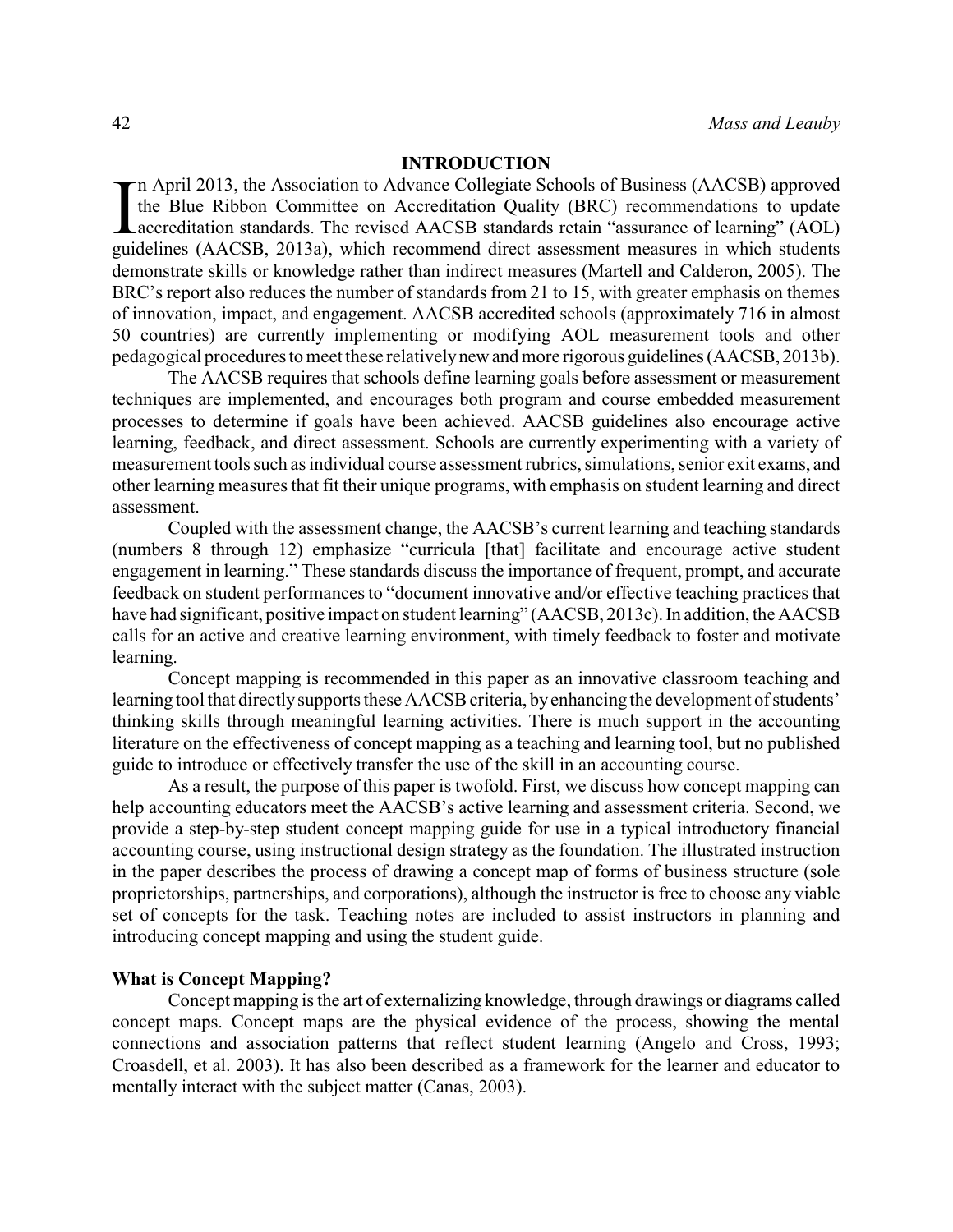Concept mapping has proved useful in achieving meaningful learning, as opposed to rote learning. Often students are limited in developing their ability to think in more meaningful ways or are inexperienced in how to relate new concepts and ideas to previous knowledge. This pattern worsens over time with students becoming less capable of learning and applying more complex knowledge and concepts. This is a phenomenon not unique to accounting. Novak (1998) observed:

The more we learn and organize knowledge in a given domain, the easier it is to acquire and use new knowledge in that domain. The curse is that when we try to learn new knowledge in a domain where we know little, and/or what we know is poorlyorganized, meaningful learning is difficult, usuallytime consuming and tiring. Too often, we may escape the challenge by resorting to rote learning, even though we know that what we learn will soon be forgotten and it will not be of value in future learning (24).

In the simplest form of concept mapping, a concept map is just two concepts or ideas connected by a linking word (Novak and Gowin, 1984). Figure 1 1 illustrates a simple concept about the ideas "Connecting Concepts" and "Accounting."

Ausubel's assimilation learning theory(1963, 1968) heavilyinfluences Novak's earlier work and provides the theoretical framework from which concept mapping developed. Assimilation theorists suggest concept maps help students organize and bridge the gap between what they know and newly obtained knowledge. The underlying learning theory of concept mapping is the symbolic representation of how students process information and organize knowledge in their cognitive (thinking) domain. In simple terms, the elements of a concept map relate to how cognitive knowledge is developed structurally by a learner through: hierarchical structure, progressive differentiation, and integrative reconciliation (Ausubel, 1963, 1968; Novak and Gowin, 1984). These sophisticated learning theories can be simply described and illustrated in the context of accounting knowledge.

Hierarchical structure means a learner recognizes knowledge as part of an inclusive framework, such as IFRS and US GAAP financial reporting standards. Progressive differentiation means a learner develops more ideas and concepts as knowledge deepens, such as explaining the interim reporting tax rate rules under IFRS and US GAAP. Integrative reconciliation means a learner perceives interrelationships, such as connecting the similarities or differences between these IFRS and US GAAP rules. These learning theories are illustrated in Figure A and each is an important element of meaningful learning.

#### **LITERATURE REVIEW**

The literature on concept mapping as an active learning and assessment tool is substantial and well-documented. It centers on the various ways in which concept mapping helps students organize and build knowledge frameworks, promotes students' thinking about relationships between Jonassen 2000; Feltovich et al., 1993; Anderson-Inman and Zeitz 1993; Todd and Kirk 1995; Schau and Mattern 1997; Anderson-Inman and Horney 1997; Beissner 1992; Novak, 1998; Mintzes et al., 2000; Maas and Leauby 2005; Leauby et al., 2010).

<sup>&</sup>lt;sup>1</sup>All numerical Figures referenced are included in the Appendix.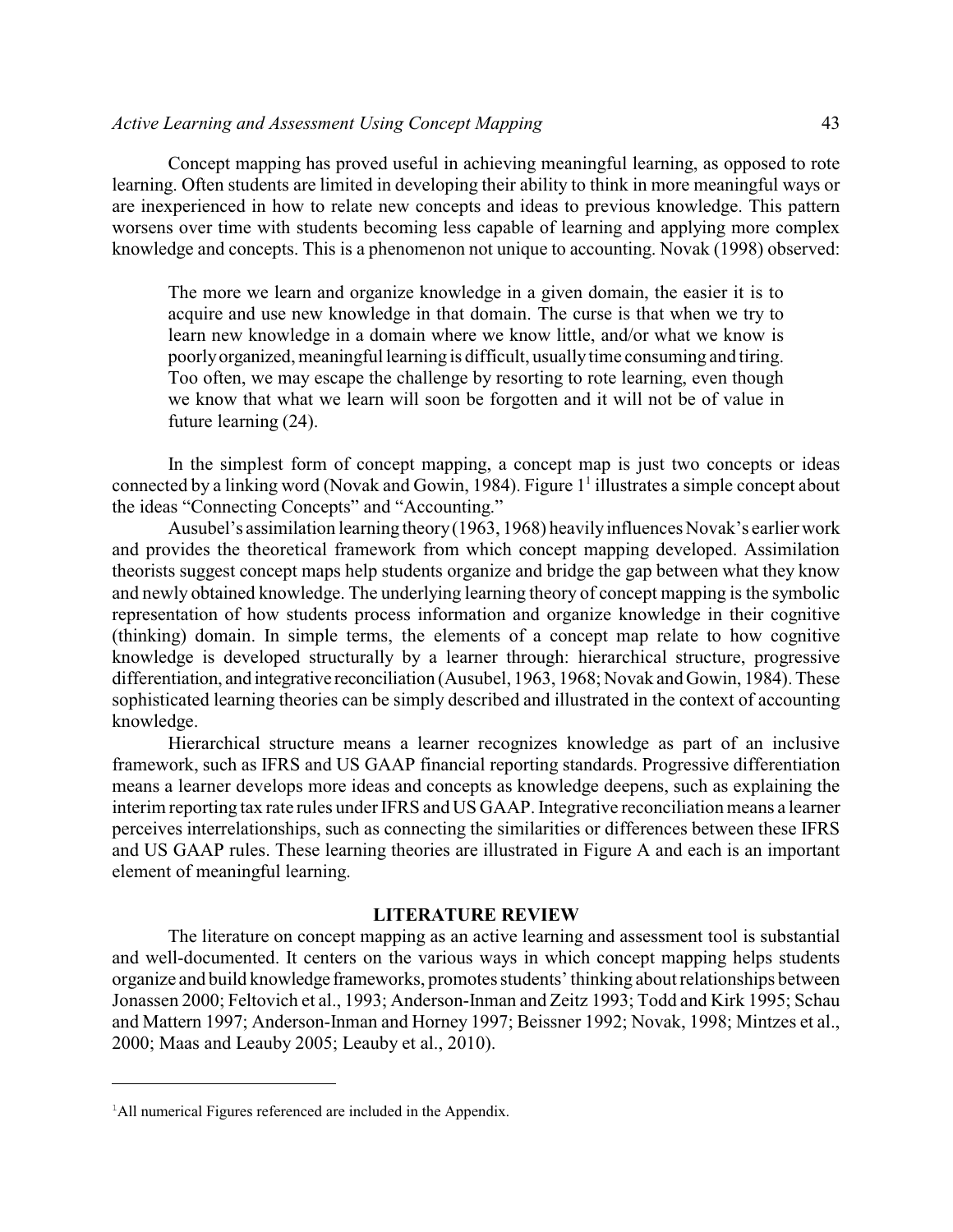



Literature more focused to this paper first begins with a discussion of the accounting education research related to concept mapping. This is then followed by the link between AACSB and concept-mapping and assessment techniques. Finally, the literature on instructional design strategy, form, and content of a successful student guide are discussed.

#### **Accounting Education Research**

Articles link concept mapping with accounting education, active learning, and/or assessment. These can be classified into two themes: using concept mapping as a learning tool on particular topics, and using it as a way to assess what students have learned. The nature of this tool is that it can be used simultaneously to do both.

Maas and Leauby (2005) discussed the usefulness of concept maps as an enabling technique for meaningful learning by developing a set of ready-to-use concept maps for instructors to use to help students learn basic financial accounting concepts. Simon (2007) used instructor prepared maps in a financial theory course to guide course concepts by asking students to voluntarily create their own concept maps on their understanding of the material; instructors then evaluated and returned the maps to highlight gaps in understanding. They noted students found concept mapping helpful to the learning process. Others studies used classroom research experiments in introductory accounting, intermediate accounting, and auditing courses, to help students learn (Hackner and Tschudi, 1994; Irvine et al., 2006; Shimerda, 2007), to break down more difficult accounting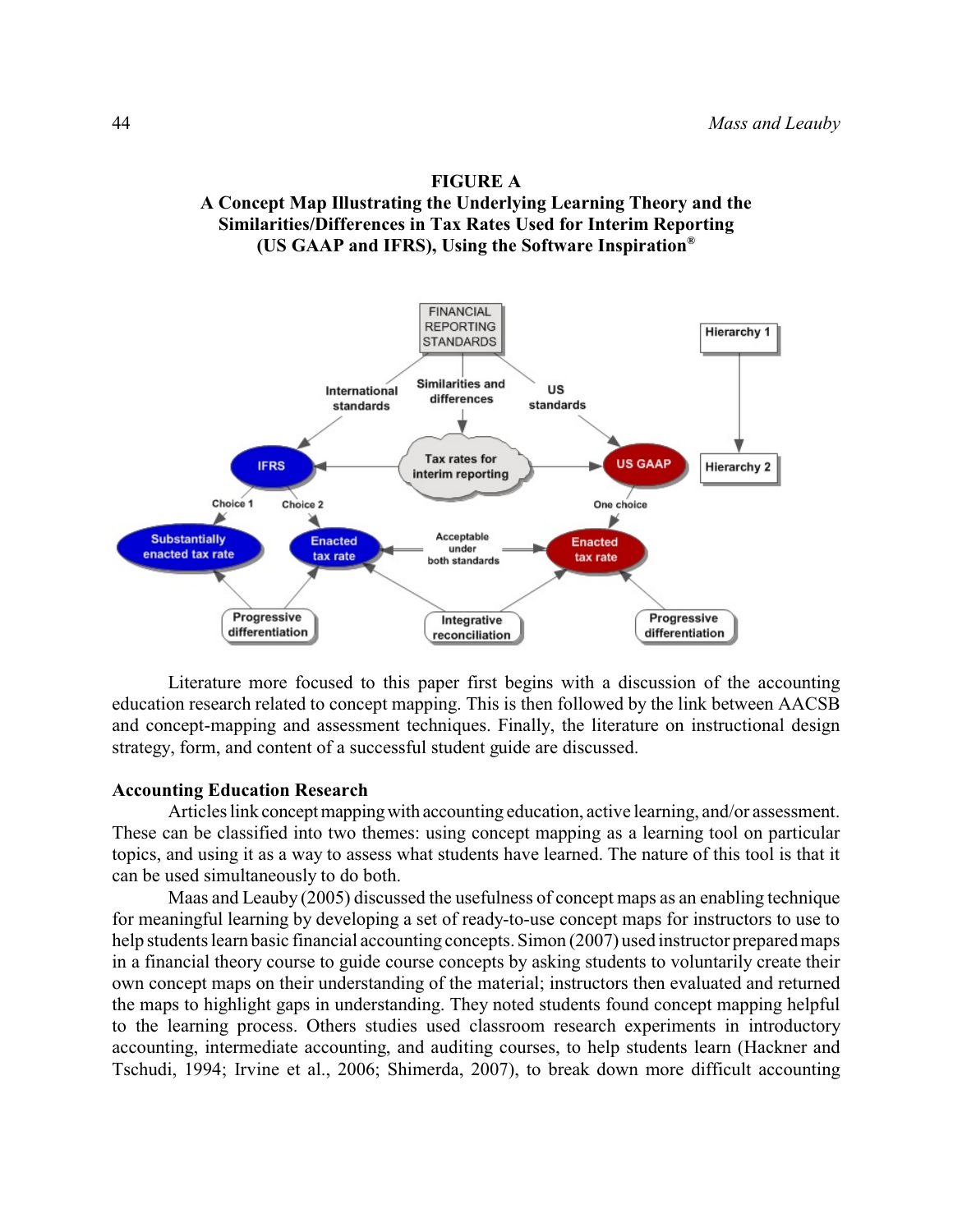concepts (Chen et al., 2003; Trebucq and Noel, 2006 ), or evaluate what students learned as part of an exam (Leauby and Brazina, 1998).

Several studies utilized empirical research designs. Maas and Leauby (2005) found the results on two exams in an introductory accounting course were statistically significant (higher) when concept mapping was integrated into the learning process. Chiou (2008) studied the effectiveness of concept mapping using control(traditional instruction) and experimental (facilitated by concept mapping) groups in an advanced accounting course. Here, the experimental group outperformed the control group and he reported that students had positive comments about the learning benefits of concept mapping. Leauby et al. (2010) conducted a similar experiment using control and experimental groups for an entire semester of an introductory accounting course. While they did not find any statistically significant difference between the two groups, students in the experimental group expressed positive comments about its usefulness as a learning tool when they were surveyed.

#### **AACSB Standards and Concept Mapping**

Concept mapping is well-suited to support and fulfill the new AACSB standards. This innovative tool promotes AACSB core values and requirements for active learning, student feedback, and AOL assessment.

The literature is rich in examples to show that concept mapping involves active learning (see Angelo and Cross, 1993; Novak and Gowin, 1984; Todd and Kirk, 1995; Schau and Mattern, 1997, Beissner, 1992). Feltovich et al. (1993) describe it as an "active, self-engaging, transformational interaction" that enhances learning. This type of learning supports AACSB core values and standards. For example, core value two states "the school maintains a collegiate environment in which students, faculty, professional staff and practitioners interact and collaborate in support of learning, scholarship and community engagement" (AACSB, 2013a. p. 5). Standard number 10 supports this core value by encouraging "student-to-faculty and student-to-student interactions appropriate to the program type" and requires schools to document how "interactions are assessed for impact and quality" (p. 36). Standard number 13 suggests "curricula facilitate student academic and professional engagement" which "occurs when students are actively involved in their educational experience, in academic and professional settings and when they are able to connect these experiences in meaningful ways" (p. 40).

Concept mapping provides an ideal classroom tool to provide student feedback as well, because a concept map externalizes what a student knows and provides an observable record of the student's conceptual schemata and starting knowledge points (Angelo and Cross, 1993). As noted earlier, AACSB standard number 12 notes schools must "document innovative and/or effective teaching practices that have had significant, positive impact on student learning." In our opinion, providing timely feedback is critical to the learning process as it allows students to know how well they learned materials and where improvements are needed. Since concept mapping provides an observable record of what a student knows, this provides an excellent way for effective student feedback in real-time.

Finally, concept mapping provides an effective mechanism for AOL assessment. Many of the accounting-related articles used concept mapping for some form of assessment. AACSB standard number 8 states schools must "describe the processes for determining and revising learning goals, curricula management, and assurance of learning." AOL places significant emphasis on integrating classroom tools that directly measure students learning. Because concept mapping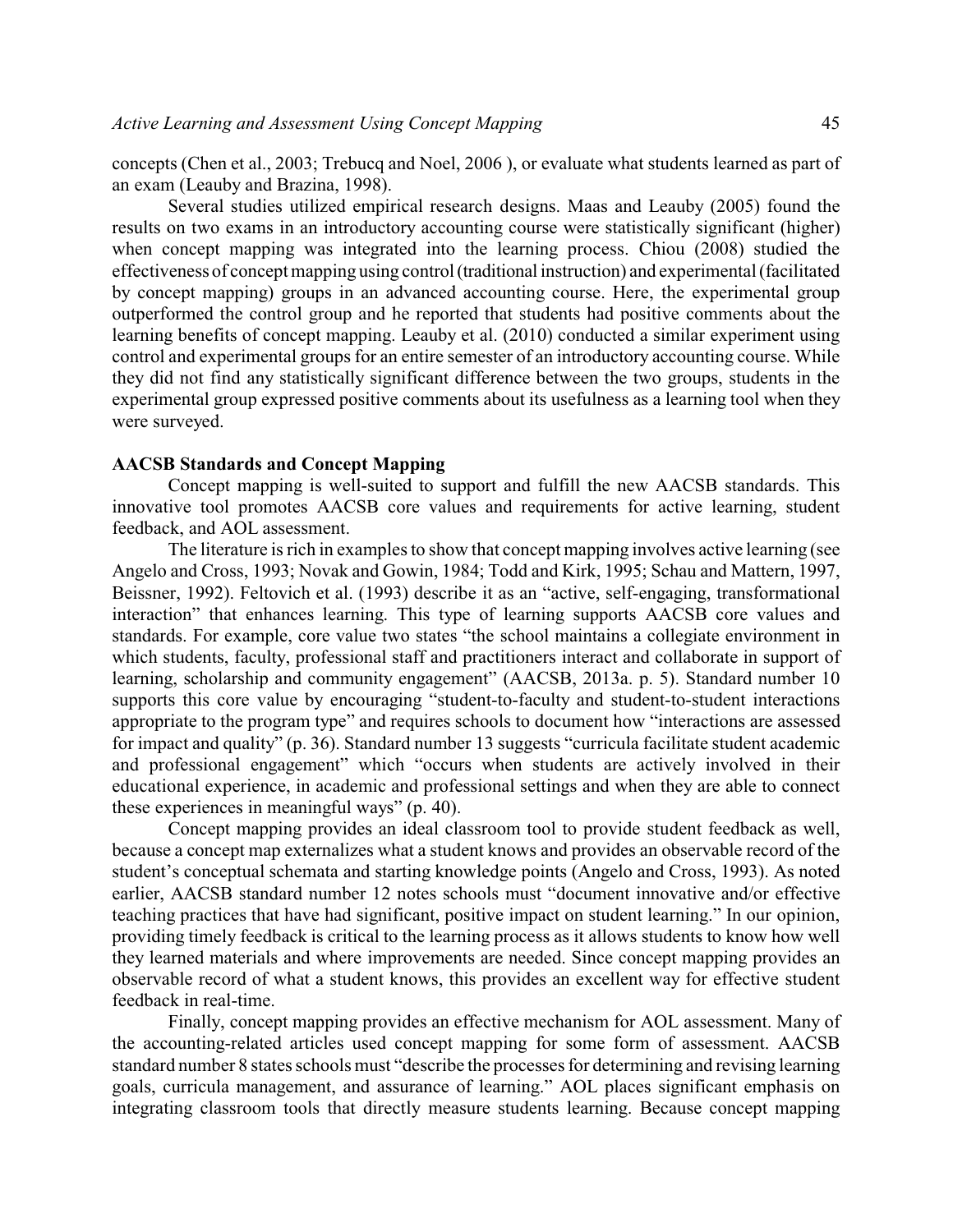externalizes what a student knows about given concepts, the instructor is able to quickly assess how well and to what extent a concept is learned. Maps provide physical evidence of the AOL process and provide an excellent classroom evaluation tool for direct assessment.

#### **Assessment Techniques for Concept Maps**

To fulfill the AACSB AOL standard, concept maps can be used as tools to evaluate student learning. Scoring concept maps was first proposed by Novak and Gowin (1984), based on the structure and components of the maps. The scoring model in Table 1 aligns to the underlying learning theory illustrated in Figure A. Here, the hierarchy equates to hierarchical structure; valid propositions, branching, and specific examples illustrate progressive differentiation; cross links equate to integrative reconciliation. Greater weight is given to multiple hierarchical levels and cross linking (integrative reconciliation).

#### **TABLE 1**

**Novak and Gowin 1984 Scoring Model**

#### **Scoring element**

Each level of hierarchy equals 5 points Each valid proposition equals 1 point Each branching equals 1 point Each specific example equals 1 point Each cross link equals 10 points

This assessment approach is time consuming because every concept map is unique. Some researchers have tried to simplify or modify this assessment process (Ruiz-Primo and Shavelson, 1996; Gouveia and Valadares, 2004; Valadares and Graca, 1998), while others combine methods, using the Novak and Gowin 1984 scoring model along with a comparison to an expert's map (Rye and Rubba, 2002).

Maas and Leauby (2005) point out that there is a natural fear of grading these assignments (therefore reluctance to assign), because concept maps do not fit traditional grading rubrics. For this reason, the authors suggest a qualitative approach by grading work on a "big picture" basis, without getting into how many ideas or concepts each map represents. The instructor could ask the following questions: Does the map portray an informational picture of the required elements of the task? Do the ideas and concepts appear to represent valid items? Are there incomplete or invalid ideas and concepts represented (points might be deducted for these)?

The more specific the measure, the higher the reliability and validity of the assessment measure (West et al., 2000). On evaluating the reliability and validity of concept map assessment, the literature indicates that structural and holistic measurements are not as strong; as raters become more experienced, reliability increases (West et al., 2000). From the vantage point of psychometrics,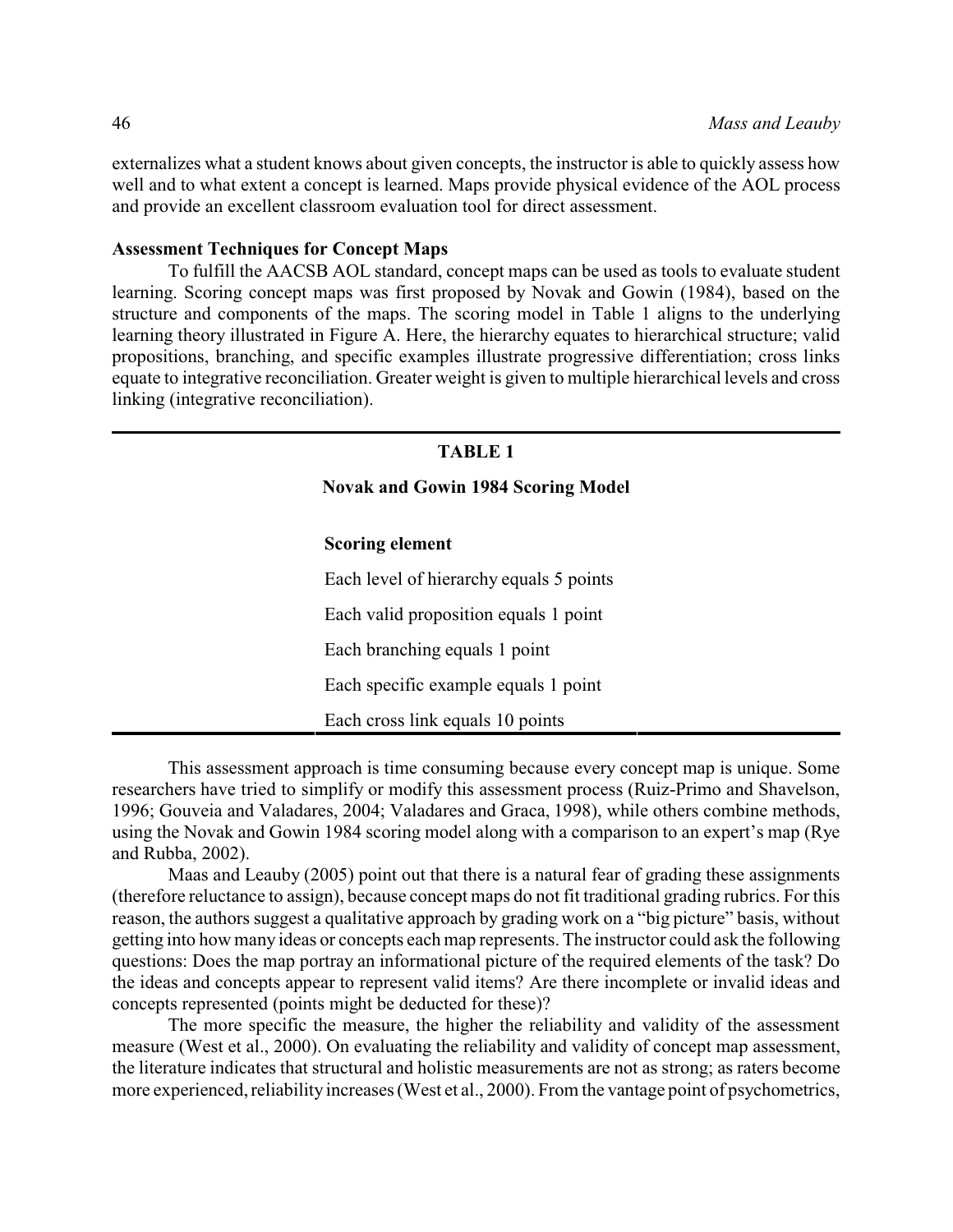concept maps fall within the range of acceptable measures of validity and reliability (West et al., 2000; Shavelson and Ruiz-Primo, 2000). Regardless of what assessment model is used, the concept mapping process is an assessable and viable tool to fulfill the AACSB AOL standard.

#### **Instructional Design Strategy, Form, and Content of a Successful Student Guide**

Designing the instructional message is critical once an instructional strategy(such as concept mapping) is chosen. Morrison et al. (2007) address three important elements in the design of an instructional message. The first element is development of a pre-instructional strategy to prepare learners for the intended instruction. The second is incorporating strategies for signaling the structure of the message through words and typography. The third is using pictures and graphics effectively in delivering the instructional message.

To incorporate the first element of pre-instructional strategies, the authors suggest using pretests, behavioral objectives, overviews, and advance organizers to prepare learners for the intended instruction. Advance organizers facilitate learning by relating it to knowledge previously learned and provide a connecting link to bridge the learning gap. Advance organizers sync with the underlying learning theory of concept mapping.

The second element identifies strategies for signaling the structure of the message through words and typography. These signals provide the interface or interaction between the learner and instructor to ensure the instructional message is effectively communicated. Signaling strategies include such items as lists, comparisons or contrasts, temporal sequence (events connected by time or specific sequences), cause and effect, and definition and example.

The third element for designing effective instruction is use of pictures and graphics in the instruction to aid in the interpretation of new material and to help students acquire new knowledge. For example, representational pictures and graphics show students what a concept map actually looks like (i.e., what students learn), interpretational pictures and graphics illustrate familiar topics, and organizational pictures and graphics provide step-by-step creation of the desired activity.

Ditson, et al. (1998) teach the art of electronic concept mapping to teachers, using the software Inspiration® . The criteria, form, and content of this model, interwoven with the criteria for the instructional message, are organized into step-by-step sequential sections from start to finish. The overall sequencing framework in the guide illustrates the elements of instructional design suggested by Morrison et al. (2007).

Maas and Leauby (2005) offer helpful instructional elements to ensure learning the skill. The authors urge faculty to ensure students practice concept mapping in familiar territory, such as a concept map of favorite music, TV shows, videos, or movies, before attempting to transfer the skill to a discipline-specific task. This is consistent with Morrison et al. (2007), in which advance organizers and interpretational pictures and graphics are suggested in the pre-instructional phase.

#### **SUMMARY**

In summary, it is apparent from the literature that concept mapping has been used in accounting courses with different results for varied reasons. Many have used it as a way to assess (evaluate) whether learning occurred, with or without linkages to student improvements; others have used it to plan the learning process, with or without linkages to follow up exercises. A common theme that emerges, however, is that it is considered a useful tool for student learning and/or assessment in a variety of different accounting settings.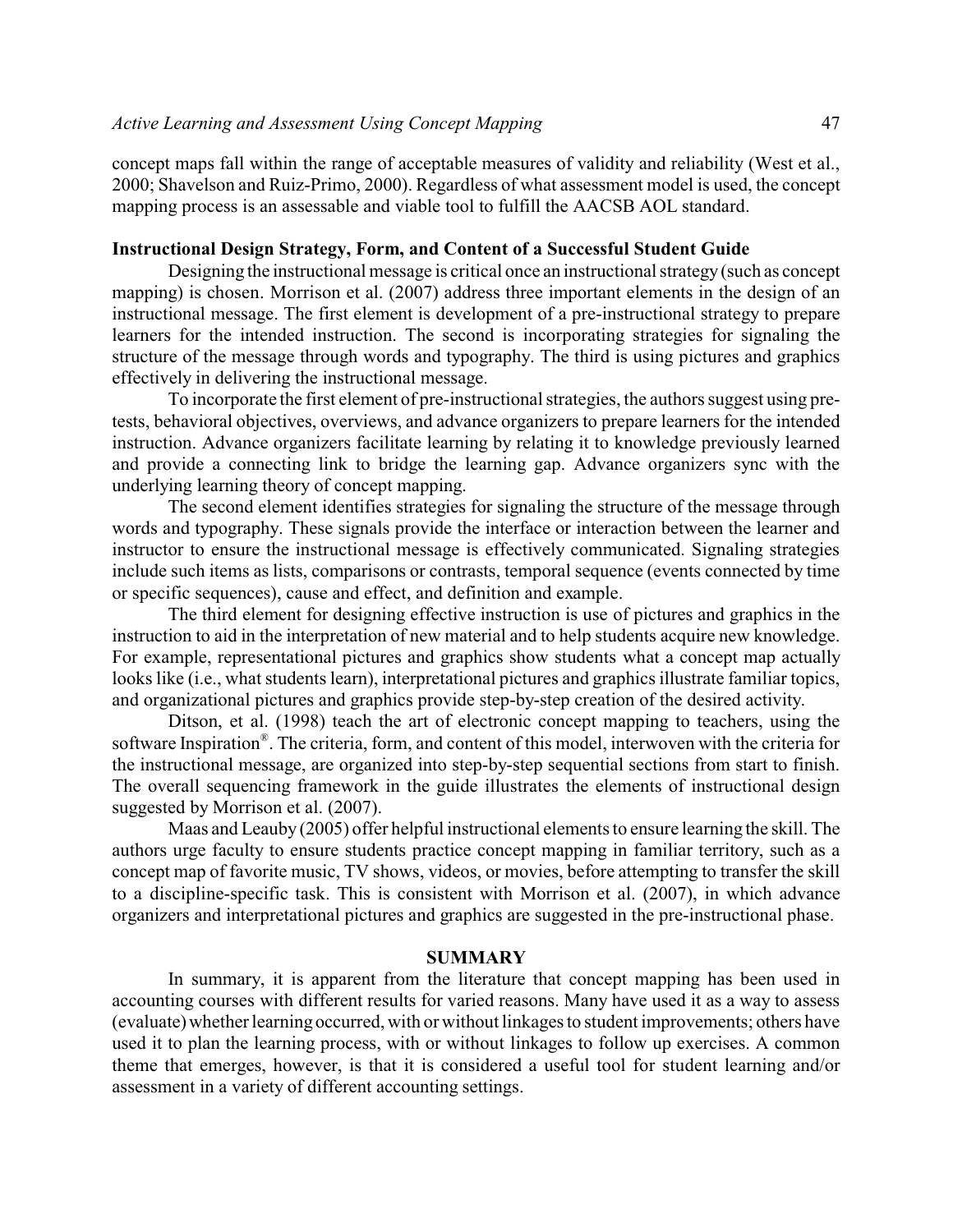It is also apparent that AACSB standards for active learning and student engagement and feedback align extremely well with concept mapping. Concept map assessment may be more time consuming than traditional classroom assignments, but it provides two important AOL elements simultaneously in real-time: external output of what a student knows (the student learning aspect) and direct assessment of student learning (the physical evidence/evaluation of learning aspect).

The literature also discusses the importance of developing instructional strategies, such as advance organizers or step-by-step procedures, to introduce students to these new ideas. It also emphasizes the use of pictures and graphics, such as organizational, representational, or interpretational pictures and graphics, to facilitate the learning process. Ditson et al. (1998) followed the elements of effective instructional messages identified by Morrison et al. (2007), and Maas and Leauby (2005) suggested instructional messages such as advance organizers and the importance of practice in familiar territory; however, neither offer an actual student guide.

## **THE STUDENT GUIDE (See APPENDIX)**

This section discusses five elements considered important for developing a successful student guide, whereas the Appendix sets out the details of an actual student guide for an introductory financial accounting course. The five elements for a successful guide are drawn from the elements of instructional messages identified by Morrison et al. (2007), interwoven with the Ditson et al. (1998) model and the guidelines set forth by Maas and Leauby (2005). They include:

#### *(a) an overview of the purpose of the guide.*

An overview helps prepare students for the instruction that follows and includes a representational picture for what is to be learned (Morrison et al., 1998; Ditson et al., 1998). There are three main purposes of a guide: (1) to help students structure and organize financial accounting knowledge; (2) to help students create their own personal understanding of financial accounting concepts; and (3) to learn the skill of concept mapping and deepen knowledge of accounting concepts and interrelationships.

#### (*b) background, including pre-instruction, advance organizers and signaling strategies.*

This element ensures sufficient background information on the importance of concept learning, the nature of concept mapping, and the benefits to be derived by students. Advance organizers (Morrison et al., 2007; Maas and Leauby 2005) are used to further prepare the learners for instruction; three subsections relate to this pre-instructional strategy. The first is visual and written text on concept mapping and the components, with an analogy to music, a familiar topic (the advance organizer). The second describes the benefits of concept mapping and how this skill is useful, using written text and lists (signaling the structure of the message). The third discusses how concept mapping can identify differences or mistakes in learning, using music again as the familiar topic (the advance organizer), and explaining how reconciling differences might be applied to financial accounting. This is an important step to prepare students for the forthcoming instruction.

#### *(c) instructional guidance (step by step) from familiar to unfamiliar.*

This element uses organizational pictures (Morrison et al., 2007; Ditson, 1998) and includes a five-part step-by-step illustration of concept mapping, transitioning from a familiar topic (music the advance organizer) to an unfamiliar topic (forms of business structure - the intended disciplinerelated instruction), including space for students to practice the skill. These events enable students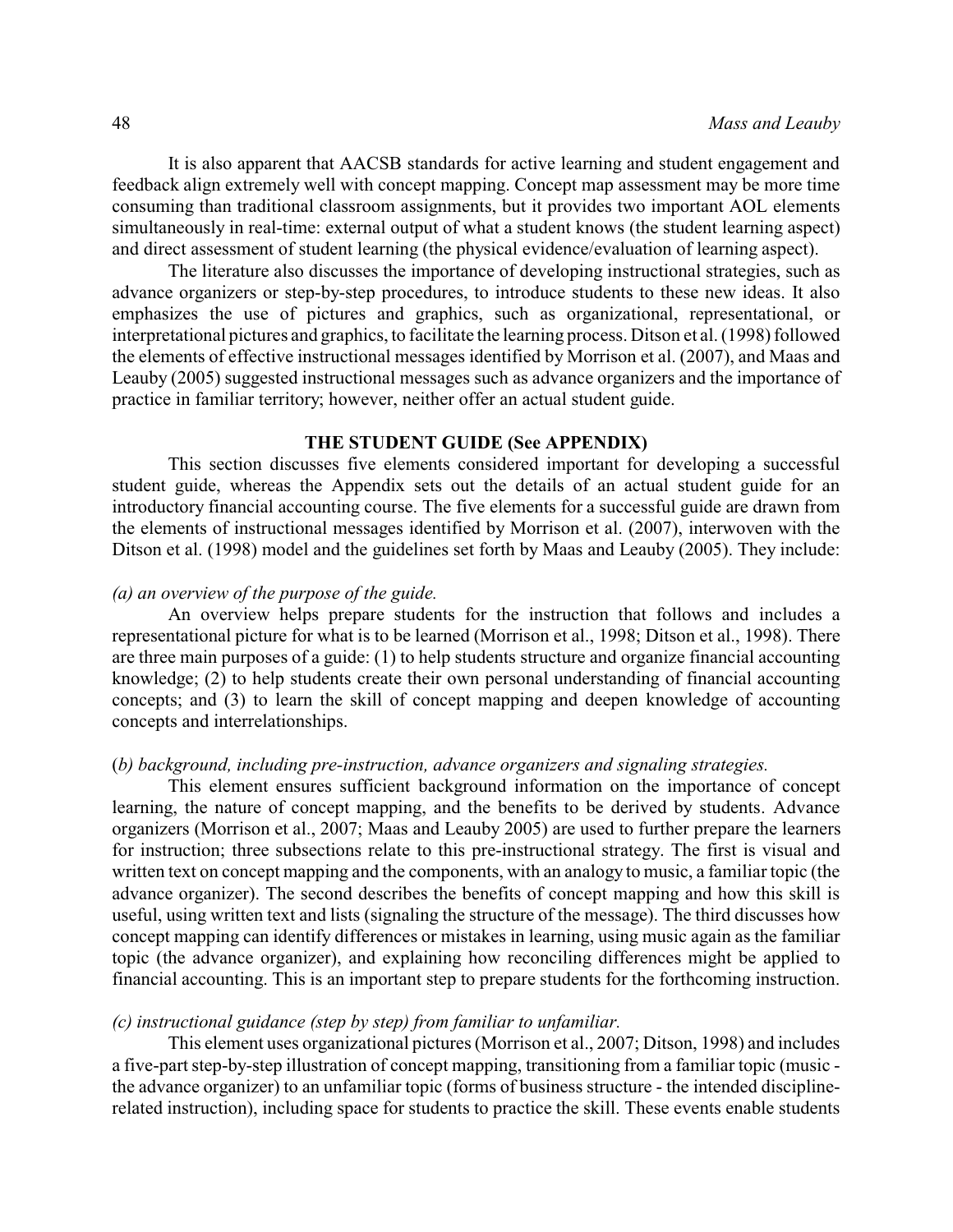to transfer the newly-acquired skills of mapping music concepts (familiar) to mapping financial accounting concepts (unfamiliar). It involves five steps, related to the hierarchical structure map, with steps 1-4 repeated in step 5 when applied to a discipline-specific task.

Step 1 starts with a main idea about a familiar topic (music), adding broad ideas that fit into the main idea (such as favorite singers, favorite past-times, and favorite music outlets). As shown in Figure 2, this defines the hierarchical structure of the map; the first part of the underlying learning theory.

Step 2 expands this by elaborating on one of the other broad ideas (such as favorite singers). As illustrated in Figure 3, this adds progressive differentiation (learning theory) to the idea of favorite singers, the second part of the underlying learning theory.

Step 3 completes the map by applying the previous approach to the other two broad ideas (favorite past-times and favorite music outlets). As illustrated in Figure 4, this adds additional progressive differentiation (learning theory) to these ideas.

Step 4 allows students to create their own music map in familiar territory. This is critical so they are given time to practice the skill on familiar ground before branching out into the desired discipline-related task.

Step 5 applies the practice to a discipline-specific task, which is a concept map of the attributes of forms of business structures. It repeats the same order of the steps used in the music map practice, with the instructor's assistance.

First, students develop a list of ideas about the forms of business structure and then add broad ideas (such as sole-proprietorships, partnerships, and corporations). Similar to the music map, Figure 5 defines the hierarchical structure of the business structure forms map. Second, similar to Figure 2 of the music map, students provide detail on one of the broad ideas such as sole proprietorships. This adds the underlying learning theoryof progressive differentiation, as illustrated in Figure 6. Third, like Figure 4 in the music map, students are shown how the map can be expanded by applying the previous approach to partnerships (Figure 7). The completed map (Figure 8) shows all attributes of the final business structure form - corporations. Fourth, instead of students creating their own [music] map, students are first asked to consider how the forms on business are related (i.e. what similarities exist?) This taps into the most complex aspect of the underlying learning theory called integrative reconciliation. As illustrated in Figure 9, two similarities are noted for discussion: (i) all business forms are related to the economic entity assumption, and (ii) sole proprietorships and partnerships share similar attributes (other relationship might be appropriate as well). This shows how concept mapping can help students synthesize concepts and not miss "big picture" connections.

#### *(d) logical organization.*

This emphasizes logically-sequenced instruction (Kemp et al., 1998). A number of key headings and subheadings are integrated into the guide taking students from one section to the next.

#### *(e) visual cueing.*

This includes visual cueing and diagrams to capture students' attention. Representational, interpretational, and organizational pictures are used throughout the guide to show students what they learn, relate the skill to something familiar, and provide the step-by-step instruction to successfully execute/transfer the skill to discipline-specific tasks.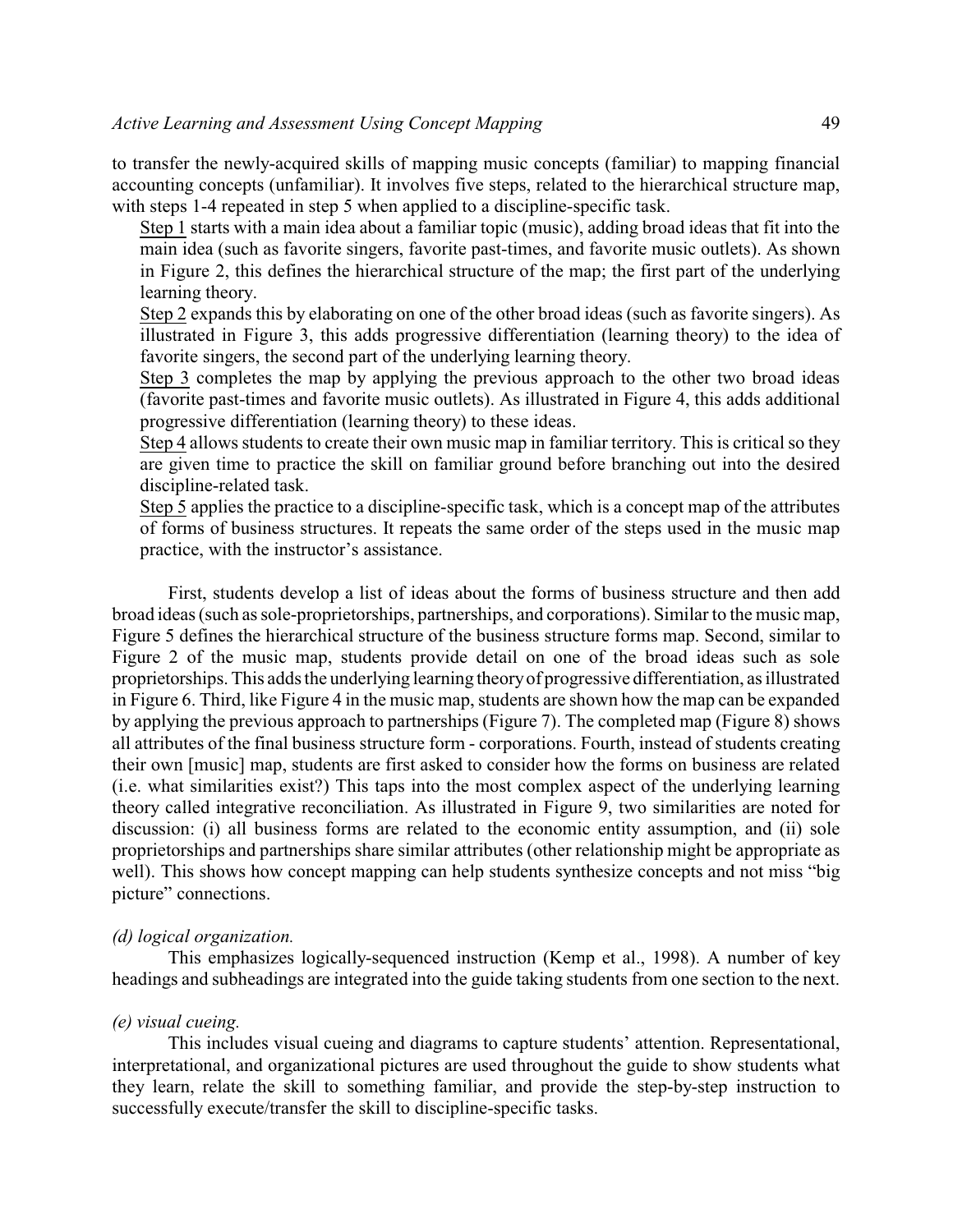The completed guide provides students with the basic steps and skills to understand how to build a concept map using sound instructional design strategyprinciples. Active learning and student engagement in the learning process also results. Students will likely have learned more about forms of business structure doing this map than reading about it in a text.

## **TEACHING NOTES FOR IMPLEMENTATION**

Maas and Leauby (2005) provide a comprehensive eight-step<sup>2</sup> approach to using concept mapping in an introductory accounting class. The authors also provide twelve already-constructed concept maps covering introductory financial and managerial accounting. Instructors can review these maps, and use them as stand-alone classroom examples or to develop or tailor assignments for individual or group work.

With the introduction of the student guide in this paper, the eight steps can be consolidated more easily. Step one is critical and requires advance planning and a willingness to set aside time for students to learn and apply the skill. Steps two to four introduce students to concept mapping, its benefits, and asks students to create familiar maps. These three steps can be combined into one by assigning the student guide as a homework assignment and asking students to complete their own music map.

As reinforcement, facultymight also demonstrate how to draw a concept map in class, before students have read the guide. A practical approach is downloading the Inspiration® software (comes with a 30-day free trial) in class and spend fifteen minutes illustrating how to build a simple concept map. Students could also be instructed to download the software and produce their required music maps using this approach. An online search reveals different mapping software vendors, with most software providing tutorials and free trials. There are also many online tutorial postings using different types of mapping software (e.g., YouTube).

Steps five and six involve assigning a task and completing an in-class group mapping activity. Maas and Leauby (2005) used the income statement providing some structure on what students should include. Since students are relatively inexperienced in the skill at this point, structure goes a long way in helping them organize thinking and planning (out-of-class) to ensure a successful outcome (in-class). This can be done in a number of ways. For example, we implemented an in-class group mapping activity without the use of technology by dividing students into groups, giving them flip-chart paper taped to the walls, and plenty of colorful Post-it® notes. We found the Post-it<sup>®</sup> note option was an excellent alternative to the mapping software as the students were highly engaged and had fun creating maps on the purpose, components, limitations, and usefulness of an income statement. Exhibit 7 in Maas and Leauby (2005) is a great illustration of how good an outcome can be produced. The last part of the eight-step process included grading the maps on a qualitative basis (step 7) and asking for student feedback (step 8).

The "flipped classroom" model, where more hands-on work is done in class and lecture-type materials are offered online, also works well with this tool. By posting the student guide online and asking students to create practice maps out-of-class, more class time can be devoted to an engaging in-class activitywith learning benefits. Faculty can also post more online information and guidelines to help with specific mapping assignments.

<sup>&</sup>lt;sup>2</sup>The prior section listed five elements necessary for creating a study guide. These eight steps helps to operationalize the use of the guide.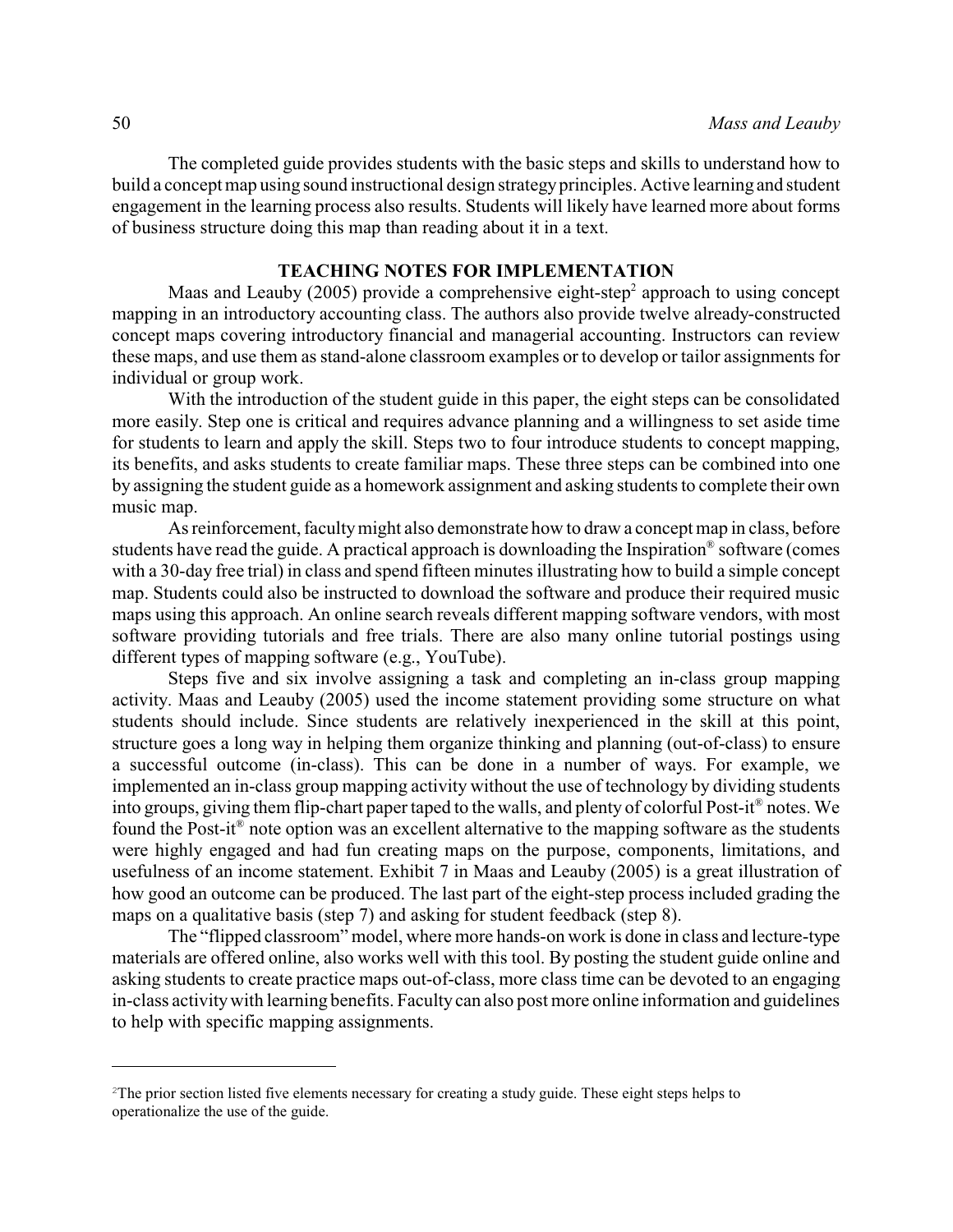#### *Active Learning and Assessment Using Concept Mapping* 51

After completing the student guide exercise, it is recommended to continue to reinforce the use of the skill. For example, we required students to map an entire chapter or specific topic as homework. This enables students to experiment with mapping. The assignments do not need to be graded closely because the process itself is useful to learning course material; however, we subsequently provided an instructor-created version of the assignment, so that students could evaluate their own maps and identify invalid or incomplete concepts. The extent to which instructors choose to do this is only limited to the amount of time spent in reviewing the maps or helping students improve them.

Like other class assignments, we also found a lower grade weight assigned to these homework projects is often not enough incentive to fully engage all students. One approach to overcome this is including mapping exercises in exams (heavier weight) in lieu of essays. Once students learn of this approach, their investment in concept mapping significantly improves.

The "International Conference on Concept Mapping" 3 has been held five times in the last decade. The conference posts all its materials online, which is very helpful for educators wanting to learn more about concept mapping. While the materials cover many disciplines, there are hundreds of papers/resources available. With the development of the student guide and more resources available since concept mapping entered the accounting discipline, planning and implementing a concept mapping exercise is easier than ever.

#### **LIMITATIONS AND CONCLUSION**

This paper discusses how concept mapping supports many facets of the new AACSB Blue Ribbon Committee on Accreditation Quality standards and assurance of learning (AOL) guidelines relating to active engagement of the student, innovative engaging pedagogy and direct assessment of learning. While the benefits of this enriching tool may seem obvious, there are some costs and constraints.

A major constraint is the amount of advance planning time instructors set aside, as well as trade-offs in classroom time to cover other course content. Accounting educators already feel significant pressures to cover more material and develop more skills within limited class periods. While the student guide can teach students how to initially use this tool, it cannot replace the classroom time needed to practice and reinforce it.

A second constraint is that it does not fit traditional scoring rubrics for assessment. Although clearly assessable, faculty must be willing to customize a rubric fitting the instructional objectives. Because concept mapping externalizes how a student organizes his/her own knowledge, faculty must become comfortable with the fact that there can be a wide variety of valid maps.

A third limitation relates to the availability of technology. Concept mapping software makes learning the skill easier and faster. Technology resources for this task compete with pressing educational needs to keep classrooms/computer labs fitted with universal technology rather than software for specific disciplines or tasks. In addition, the cost to students might be burdensome if a course requires both traditional materials and mapping software, although free or trial-use mapping software is widely available to mitigate this burden. Also, as suggested in the teaching notes, the use of Post-it® notes works very well.

<sup>&</sup>lt;sup>3</sup>A search using the conference title reveals many useful websites.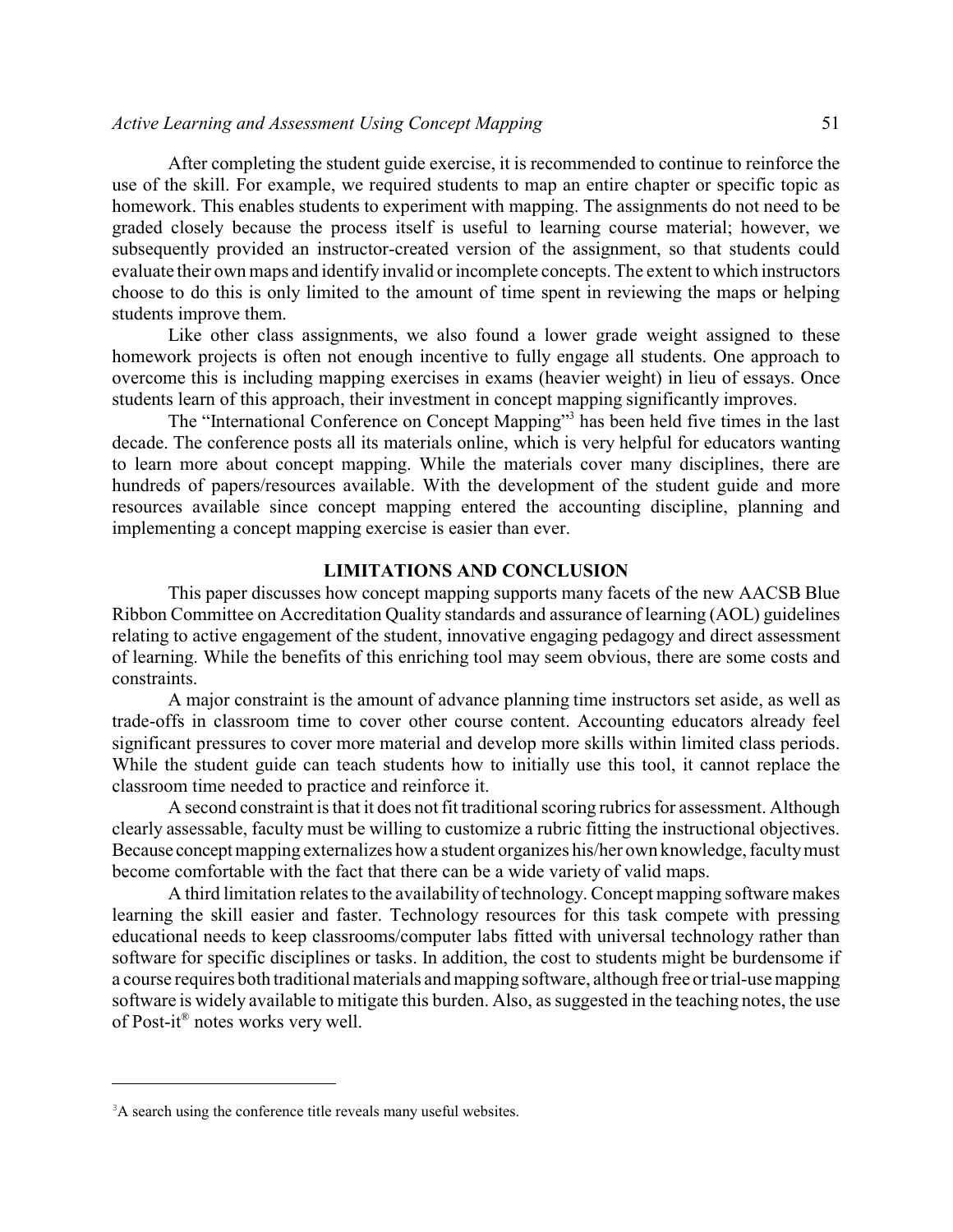Accreditation standards demand proof of continuous quality-improvement in our education process through innovative engaging teaching strategies, active learning methodologies, teacher/student engagement and feedback, and direct assessment of learning outcomes. This paper illustrates how concept mapping is a well-suited learning tool that can fulfill all of these requirements, provided we are willing to set aside the time.

The paper provides a student concept mapping guide for a typical introductory financial accounting course, which can be customized to any accounting course and modified to include any accounting concepts or ideas. In addition, it provides a student guide that uses instructional design strategy, form, and content guidelines as its foundation. This can serve to introduce an active, engaged learning pedagogy into the course, aligning with the recent AACSB standards revision project preferences for active and direct assessment of learning. Finally, it provides teaching notes to help use the student guide and to introduce concept mapping in the classroom.

#### **REFERENCES**

- The Association to Advance Collegiate Schools of Business (AACSB). 2013a. *Eligibility Procedures and Accreditation Standards for Business Accreditation: Innovation, Impact, Engagement.* Proposed Business Standards January 18, 2013. (Tampa, Florida: AACSB International - The Association to Advance Collegiate Schools of Business).
	- .2013b. Accredited Institutions, at (http://www.aacsb.edu/ [accreditation/accreditedmembers.](http://www.aacsb.edu/accreditation/accreditedmembers.asp) [asp](http://www.aacsb.edu/accreditation/accreditedmembers.asp) ).
	- \_\_\_\_\_\_\_2013c. 2013 Business Accreditation Standards Learning and Teaching at ([http://www.](http://www.aacsb.edu/accreditation/business/standards/2013/learning-and-teaching/) [aacsb.edu/accreditation/business/standards/2013/learning-and-teaching/](http://www.aacsb.edu/accreditation/business/standards/2013/learning-and-teaching/)).
- Anderson-Inman, L., and M. Horney. 1997. Computer-Based Concept Mapping: Enhancing Literacy with Tools for Visual Thinking. *Journal of Adolescent and Adult Literacy* (Vol. 40, No. 4) 302- 306.
- \_\_\_\_\_\_\_, and L. Zeitz. 1993. Computer-Based Concept Mapping: Active Studying for Active Learners. *The Computing Teacher* (Vol. 21, No. 1) 6-11.
- Angelo, T. A., and K. P. Cross. 1993. *Classroom Assessment Techniques: A Handbook for College* Teachers (2<sup>nd</sup> Ed.). (San Francisco, CA: Jossey-Bass).
- Ausubel, D. P. 1963. *The Psychology of Meaningful Verbal Learning*. (New York, NY: Grune and Stratton).
- \_\_\_\_\_\_\_. 1968. *Educational Psychology: A Cognitive View*. (New York: Holt, Rinehart and Winston.
- Beissner, K. L. 1992. Use of Concept Mapping to Improve Problem Solving. *Journal of Physical Therapy Education* (Vol. 6, No. 1) 22-27.
- Canas, A. J. 2003. A Summary of Literature Pertaining to the Use of Concept Mapping Techniques and Technologies for Education and Performance Support. *The Institute for Human and Machine Cognition Prepared for The Chief of Naval Education and Training*. (Pensacola, FL).
- Chen, M., S. Ching, W. Chen, and C. Cho. 2003. Using Concept Mapping in Accounting Learning. *The Delta Pi Epsilon Journal* 133-144.
- Chiou, C. 2008. The Effect of Concept Mapping on Students' Learning Achievements and Interests. *Innovations in Education and Teaching International* (Vol. 45, No.4) 375-387.
- Croasdell, D. T., L. A. Freeman, A. Urbaczewski. 2003. Concept Maps for Teaching and Assessment. *Communications of the Association for Information Systems* (Vol. 12) 396-405.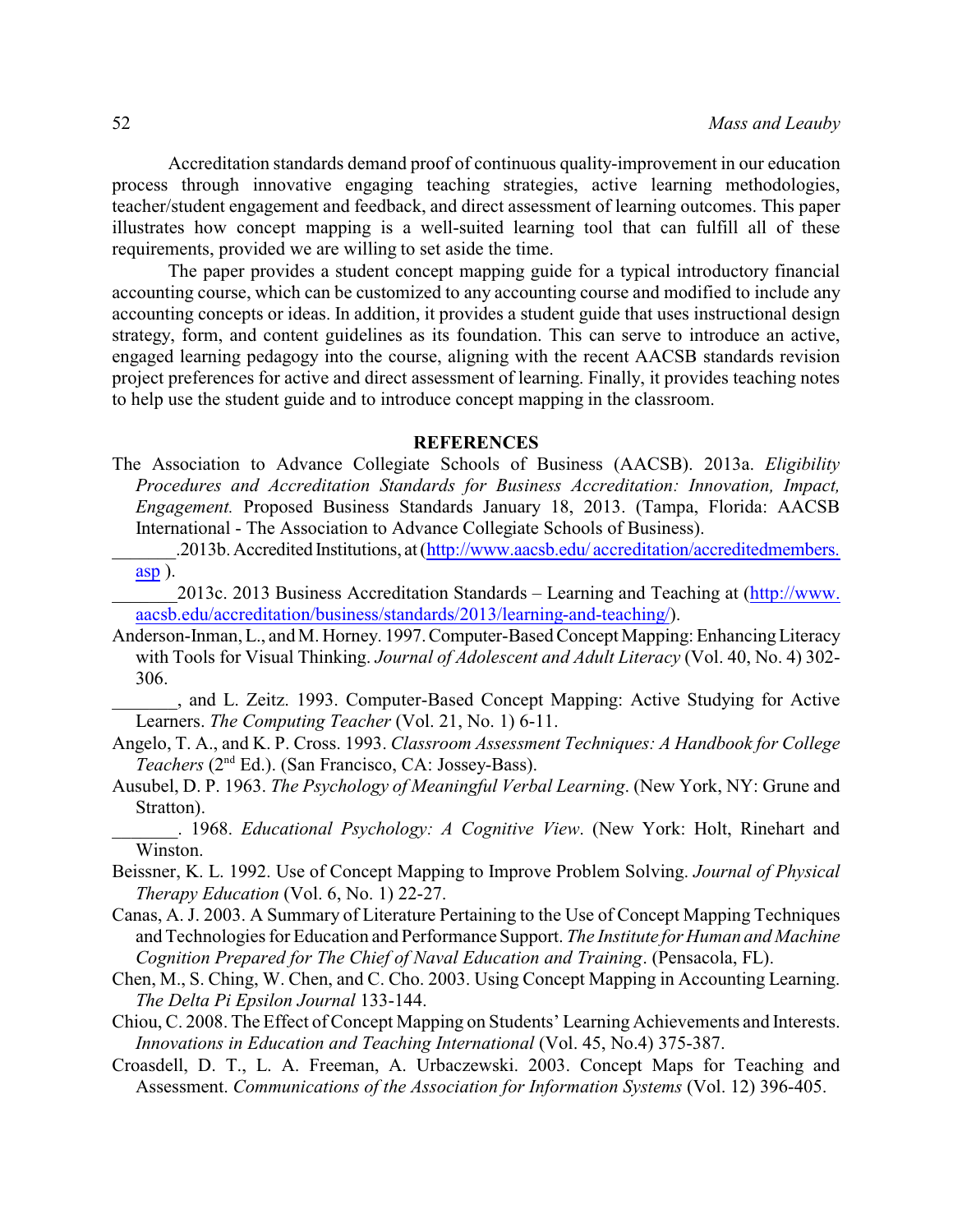- Ditson, L. A., R. Kessler, L. Anderson-Inman, and D. Mafit. 1998. *Concept Mapping Companion.* (Eugene, OR: International Society for Technology in Education).
- Feltovich, P. J., R. R. Spiro, and R. L. Coulson. 1993. Learning, Teaching and Testing for Complex Conceptual Understanding. In N. Fredericksen, R. Mislevy and I. Bejar (Eds), *Test Theory for a New Generation of Tests* (187-217). (Hillsdale, NJ: Lawrence Erlbaum Associates).
- Gouveia, V., and J. Valadares. 2004. Concept maps and the didactic role of assessment. In A. J. Canas, J. D. Novak, and F. M. Gonzales (eds), *Concept Maps: Theory, Methodology, Technology*. Proceedings of the First International Conference on Concept Mapping, Pamploma, Spain. 2004.
- Hackner, E., and F. Tschudi. 1994. Note on Cognitive Mapping in the Teaching of Management. *Scandinavian Journal of Management* (Vol. 10, No. 3) 281-290.
- Irvine, H. J., J. Cooper, and G. Jones. 2006. Concept Mapping to Enhance Student Learning in a Financial Accounting Subject. University of Wollongong, [http://ro.uow.edu.au/commpapers/122.](http://ro.uow.edu.au/commpapers/122)
- Jonassen, D. H. 2000. *Computers as Mindtools for Schools: Engaging Critical Thinking*. (Upper Saddle River, NJ: Merrill).
- Kemp, J. E., G. R. Morrison, and S. M. Ross. 1998. *Designing effective instruction* (2<sup>nd</sup> Edition). (Upper Saddle River, N. J: Prentice Hall).
- Leauby, B., and P. Brazina. 1998. Concept Mapping: Potential Uses in Accounting Education. *Journal of Accounting Education* (Vol. 16, No. 1) 123-138.
- \_\_\_\_\_\_\_, K. Szabat, and J. Maas. 2010. Concept Mapping An Empirical Study in Introductory Financial Accounting. *Accounting Education: An International Journal*(Vol. 19, No. 3) 279-300.
- Maas, J., and B. Leauby. 2005. Concept Mapping Exploring its Value as a Meaningful Learning Tool in Accounting education. *Global Perspectives on Accounting Education* (Vol. 2) 75-98. Available at:<http://gpae.bryant.edu/~gpae/vol2/04-038%20Concept%20Mapping.pdf>(accessed 28 July 2013).
- Martell, K., and T. Calderon. 2005. Assessment in Business Schools: What it is, Where We are, and Where We Need to Go Now, in K. Martell and T. Calderon (eds). *Assessment of Student Learning in Business Schools: Best practices each step of the way* (Vol. 1:1) Association for Institutional Research.
- Mintzes, J., J. Wandersee, and J. Novak. 2000. *Assessing Science Understanding.* (San Diego, Academic Press).
- Morrison, G. R., S. M. Ross, and J. E. Kemp. 2007. *Designing Effective Instruction.* (New Jersey, John Wiley and Sons).
- Novak, J. D., and D. B. Gowin. 1984. *Learning how to learn*. (New York, Cambridge University Press).
	- \_\_\_\_\_\_\_. 1998*. Learning, Creating and Using Knowledge: Concept Maps as Facilitative Tools in Schools and Corporations.* (Trenton, NJ: Lawrence Erlbaum Associates, Inc).
- Ruiz-Primo, M. A., and R. J. Shavelson. 1996. Problems and Issues in the Use of Concept Maps in Science Assessment. *Journal of Research in Science Teaching* (Vol. 33, No. 6) 569-600.
- Rye, J. A., and P. A. Rubba. 2002. Scoring Concept Maps: An Expert Map-Based Scoring Scheme Weighted for Relationships. *School Science and Mathematics* (Vol. 102, No. 1) 33-44.
- Schau, C., and N. Mattern. 1997. Use of Map Techniques in Teaching Applied Statistics Courses. *The American Statistician* (Volume 51, No. 2) 171-175.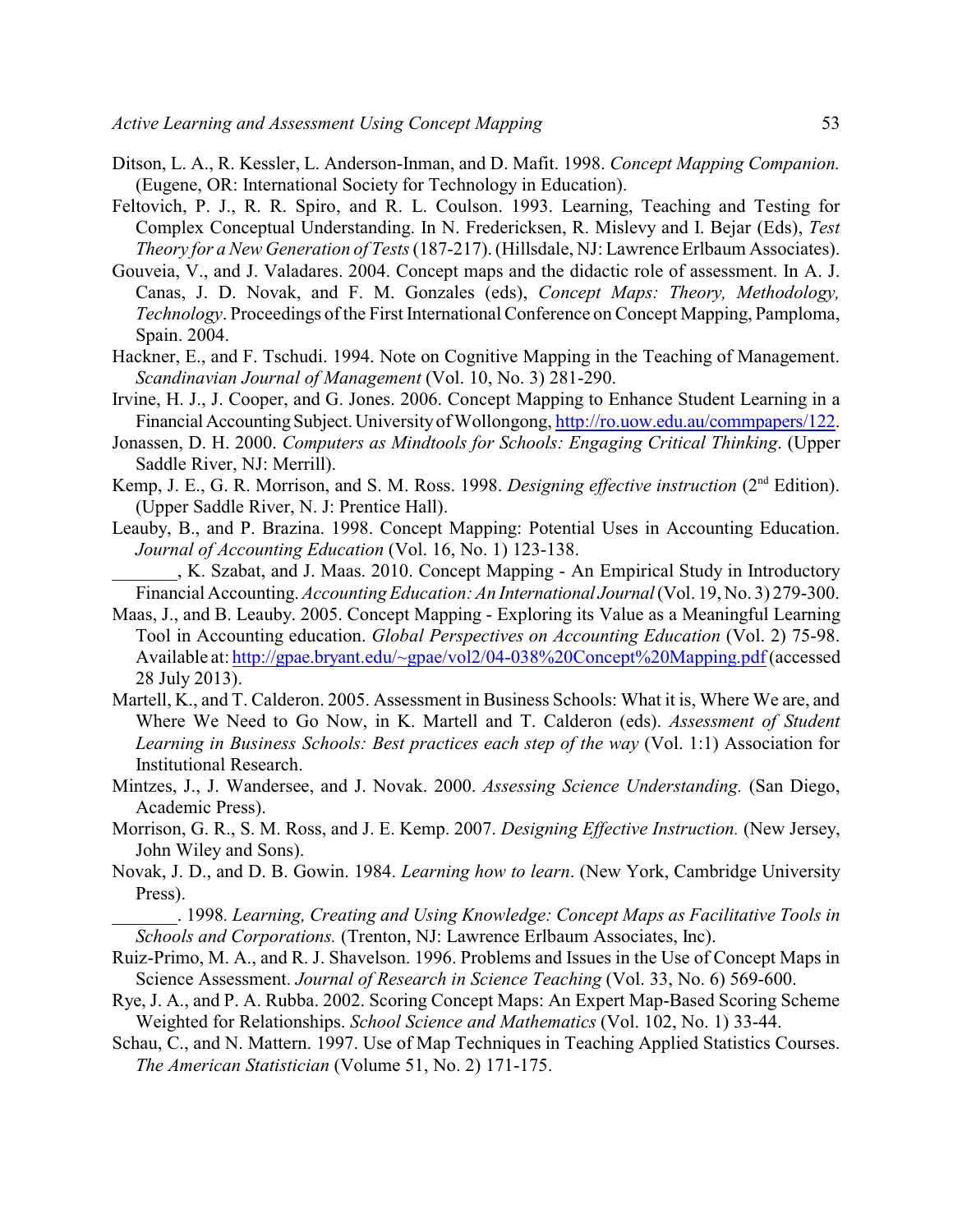- Shavelson, R. J., and M. A. Ruiz-Primo, M. A. 2000. On the Psychometrics of Assessing Science Understanding. In J. Mintzes, J. Wandersee and J. Novak (Eds.) *Assessing Science Understanding* (304-341). (San Diego, Academic Press).
- Simon, J. B. 2007. Concept Mapping in a Financial Accounting Theory Course Component. *Accounting Education: An International Journal* (Vol. 16, No. 3) 273-308.
- Shimerda, T. A. 2007. Concept Mapping: A Technique to Aid Meaningful Learning in Business and Accounting Education. *Indian Journal of Economics and Business* (Vol. 6, No.1) 117-124.
- Todd, R. I., and J. Kirk. 1995. Concept Mapping in Information Science. *Education for Information* (Vol. 13, No. 4) 333-347.
- Trébucq, S., and C. Noel. 2006. Concept Maps: A Learning Tool for Introducing Ethical and Responsibility Concerns in Accounting Education (English). *Comptabilité Contrôle Audit* 5-37. Language: French. Les Cartes Conceptuelles: Un Outil Pédagogique Pour un Enseignement de la Comptabilité Intégrant L'éthique et la Responsabilité.
- Valadares, J., and M. Graca. 1998. *Avaliando….Para Melhorar a Aprendizagem*. (Lisboa, Platano Edicoes).
- West, D., J. R. Pomeroy, J. Park, E. Gerstenberger, and J. Sandoval. 2000. Critical Thinking in Graduate Medical Education. *Journal of the American Medical Association* (Vol. 284, No. 9)1105-1110.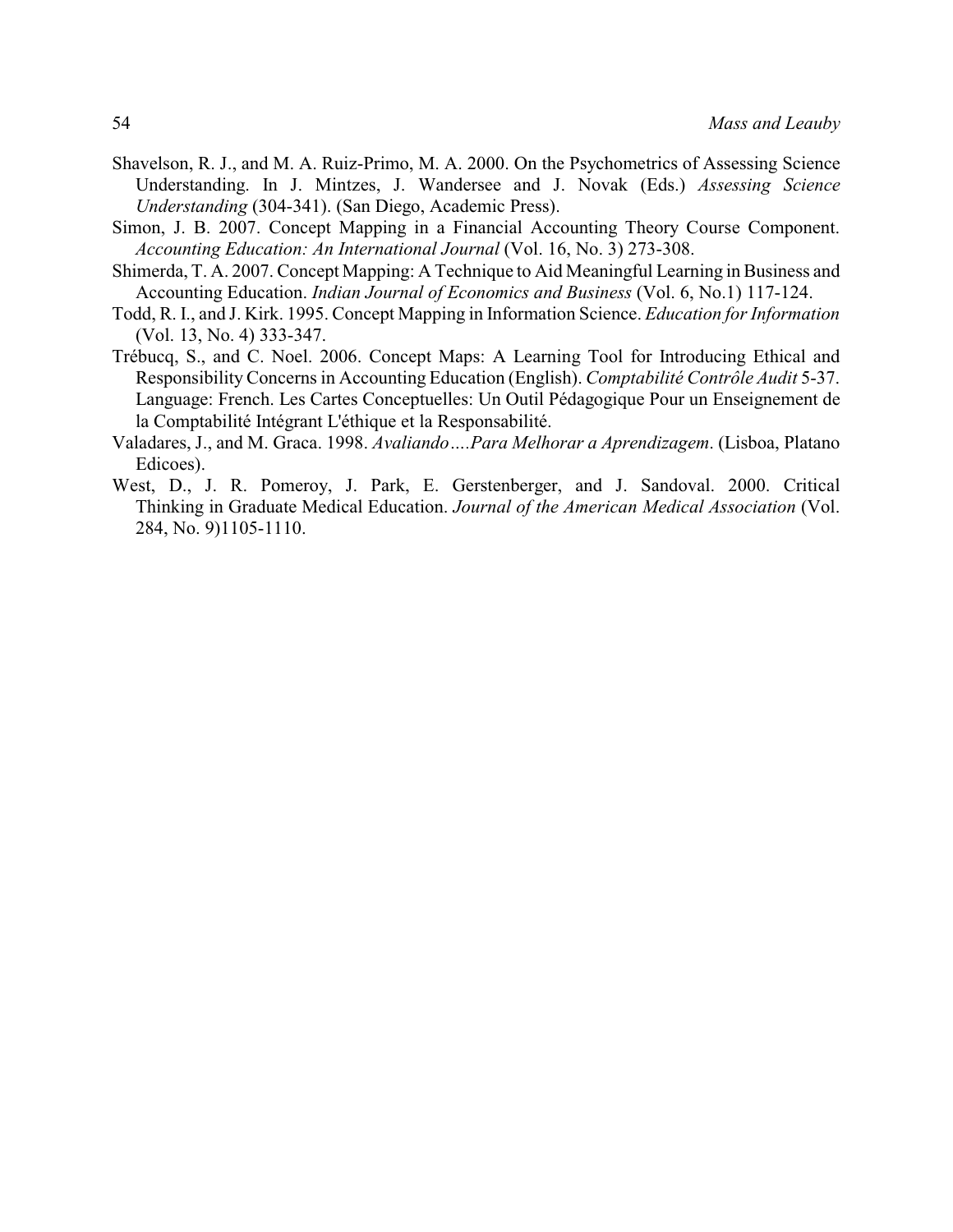# **APPENDIX STUDENT GUIDE TO CONCEPT MAPPING IN AN INTRODUCTORY FINANCIAL ACCOUNTING COURSE**

# **SECTION 1**

# AN OVERVIEW OF THE PURPOSE OF THIS GUIDE

The purpose of this student guide is to learn a new skill called "concept mapping." Concept mapping externalizes what you know about concepts and their interrelationships. It will help you develop a personal understanding of financial accounting concepts.

When you complete your review of this guide, you will be able to:

- 1. Explain the meaning of a concept map and concept mapping.
- 2. Understand the components of a concept map and how components fit together.
- 3. Draw a concept map of something familiar.
- 4. Draw a concept map of basic financial accounting concepts.

# **SECTION 2**

## WHAT IS A CONCEPT MAP AND CONCEPT MAPPING?

Concept maps are drawings or diagrams that show your mental connections and patterns of association on a major concept or between concepts learned. In other words, it externalizes what you know about particular concepts and ideas and how you connect them together. In its simplest form, a concept map is two concepts connected together by linking words. For example, we can make a simple concept map about the concepts "connecting concepts" and "accounting." 4



Figure 1. A simple concept map is illustrated, using the software Inspiration®

In Figure 1, the linking words are "is useful for", which tie together the ideas "Connecting concepts" and "Accounting." While "action" linking words are helpful to understanding your ideas, don't let that get in the way. It's more important to get the ideas down in a logical framework.

<sup>&</sup>lt;sup>4</sup>The examples in this student guide use the software Inspiration<sup>®</sup>. However, you can just as easily draw it on a piece of paper.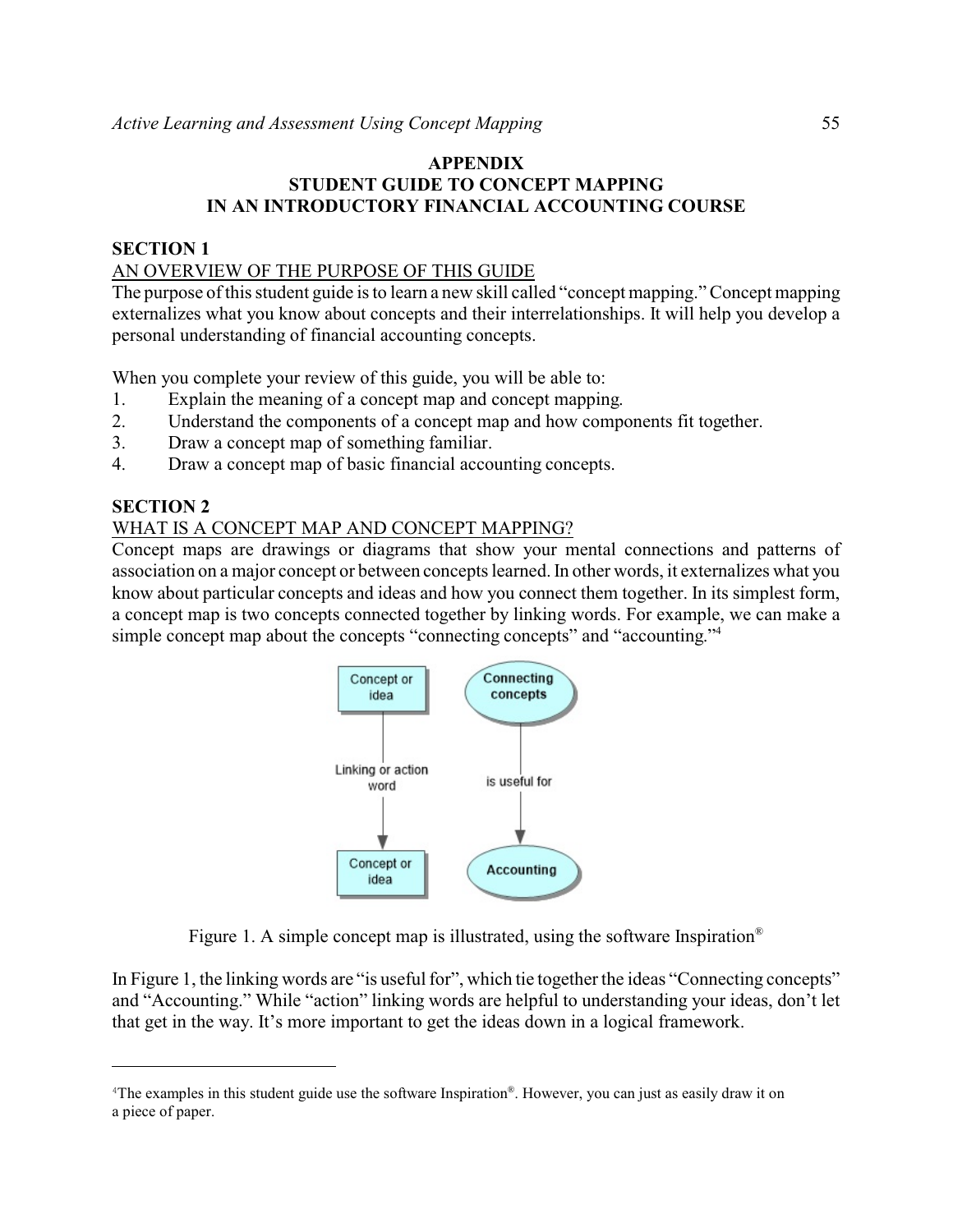The underlying learning theory of a concept map is its symbolic representation of how you process, organize, and learn information – you do this differently than someone else. By working collaboratively on a concept map, you can see how your instructor and your classmates organize information. This will improve your own knowledge of the subject.

The unique thing about a concept map is that each student's map of accounting concepts is different. For example, the word "music" is just a label that each of us identifies with certain artists, labels, CDs, people, activities, events, etc. Each of us has a different "music map" but all will be right – that's the really neat thing about concept maps. We don't have to all draw the same map. However, if music concepts were important to successfully passing this financial accounting course, each of us should try and get as close as we can in our agreement as to what music is, and yet still have the flexibility to organize the information in a way that is most useful.

The actual process of drawing a concept map is called "concept mapping." Concept mapping can help you organize information in financial accounting. It externalizes your perceived knowledge of concepts through drawings or diagrams. It helps your instructor understand how well you understand particular concepts or ideas.

# **SECTION 3**

# WHAT ARE THE BENEFITS OF CONCEPT MAPPING?

Everyone can benefit from learning this skill. Today's successful organizations are knowledge organizations because they capitalize on their intellectual resources. Did you know that many businesses use mapping techniques to organize and understand the explodingwealth and complexity of information or as a creative process for problem solving? Consider the way you search your favorite web sites for more details on a subject by a browser search. Internet information is organized somewhat into semantic networks that formalize the structure of knowledge into a hierarchy - logically from broad to specific. Concept mapping is a form of semantic networking like the Internet.

Some of the benefits include:

- 1. Understanding how you learn and what you have learned.
- 2. Developing a better process to study in a constructive way by actively thinking about course concepts.
- 3. Summarizing what you learned in class, or from reading or working through an assignment.
- 4. Identifying mistakes in your knowledge framework in time to correct.
- 5. Establishing your starting point of knowledge for a particular subject or idea.
- 6. Breaking down more complex knowledge into manageable chunks.
- 7. Promoting your ability to think holistically (perceiving a whole related set of concepts) and creatively (perceiving a set of concepts in a different way), instead of bits of information which are seemingly unrelated.
- 8. Gaining practice in a skill that can help you in other courses during your formal education.
- 9. Developing a skill used in business and industry.

Concept mapping is a highly creative, engaging, and enriching skill. Your ability to draw a good concept map depends on how well you assimilate course concepts or how creative you see them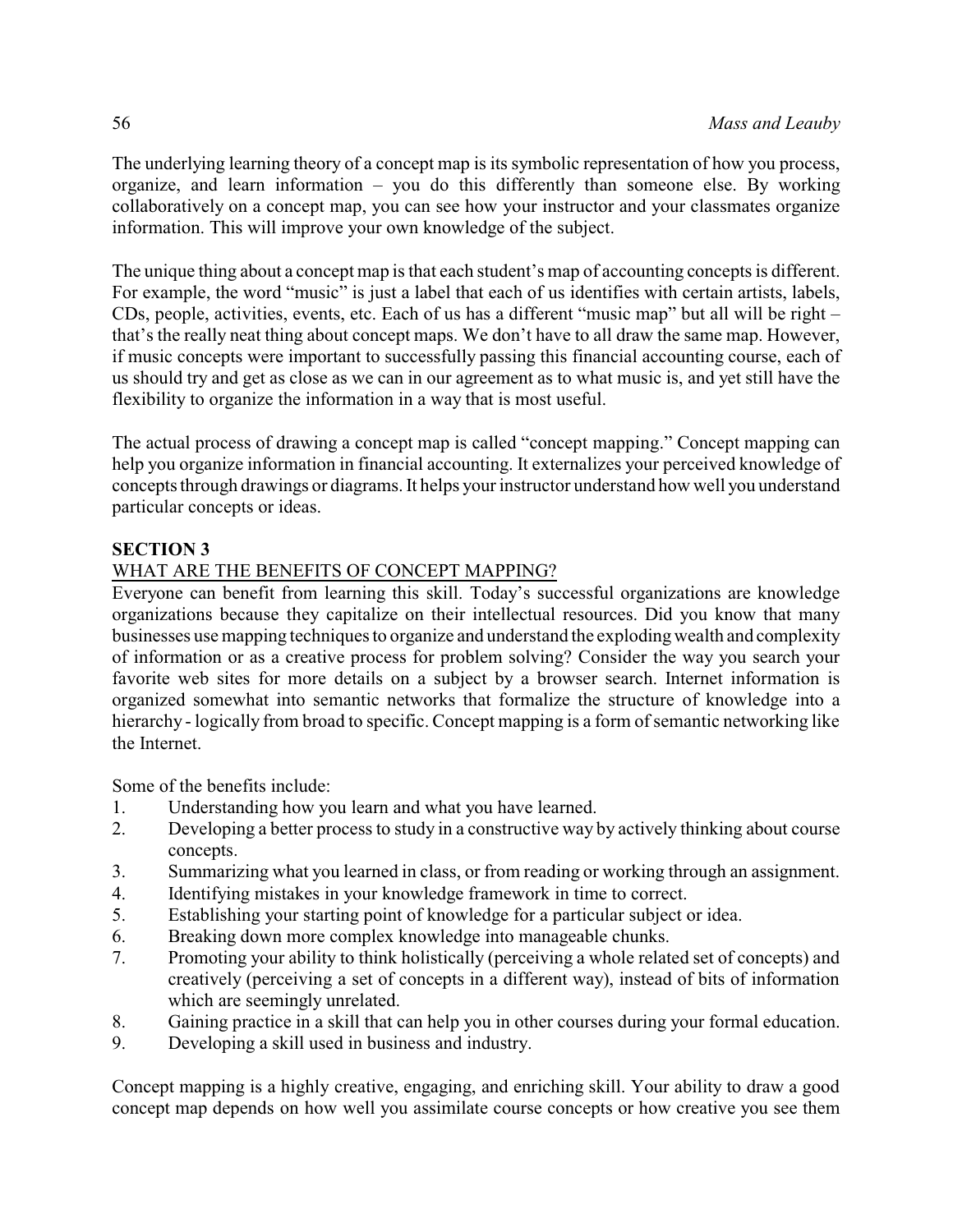differently. There is not just one way to draw a map of business structure forms, although some may be better and more organized than others – some might show mistakes. Your instructor's understanding of business structure forms is likely more organized and detailed than yours. This allows your instructor to more easily see how concepts fit together because his/her knowledge framework is likely better organized. Thus, you will find that the better you organize course concepts, the easier it will be to construct a map and remember new ideas. Thus, by going through a process of drawing your first concept map, it will seem difficult at first. You will get better as your knowledge improves and becomes more organized. You will also identifywhat you don't know. It's far better to know now what you don't know than on the test!

# **SECTION 4**

# HOW DO YOU GET STARTED?

Let's start with a familiar concept mentioned earlier – music. What ideas come to mind when you think of the concept "music"? A good way to start is to simply make a list of all of the ideas than come to mind. For example, let's say you associate the following ideas or concepts with music:

- Taylor Swift
- Live concerts
- Karaoke with friends
- IPOD and ear buds
- Pandora
- $\bullet$  Usher
- Shakira
- YouTube
- Weekend parties

The list provides information, but it is not that meaningful. How do each of these items relate to each other? For this information to be useful, we need to put it into some type of framework, or hierarchy. This will help to visualize how the pieces relate to the concept music, how each item relates to each other, and make it easier to recall when needed. This is where concept mapping is useful.

Let's take this list of music ideas. If I started to plan out a concept map, I would first start with a main idea and then expand from broad to more specific ideas. I might make my main idea simply "My Music." Under this main idea, I might start with broad categories that reflect the range of items in my list such as: Favorite Singers, Favorite Past-times, and Favorite Music Outlets:



Figure 2: Step one. My music map with main idea/broad categories identified.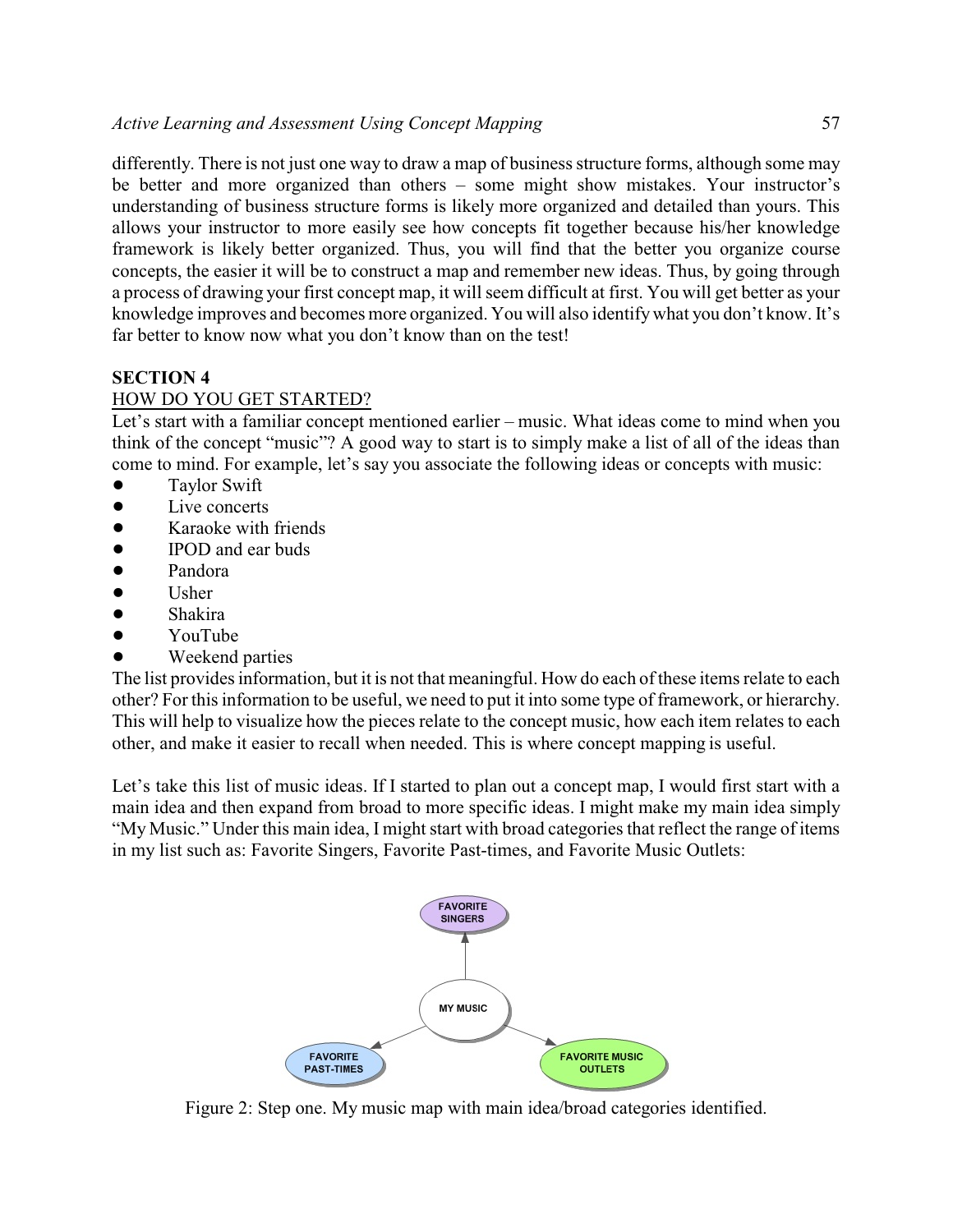Now I can go back and sort my ideas under the broad categories. For example, under Favorite Singers, I place Taylor Swift, Usher, and Shakira. This is a way of better organizing my list into a type of hierarchy, making my music ideas easier to remember and more useful when recalled.



Figure 3: Step two. My music concept map with favorite singers detailed.

Now I can complete the map by filling in the remaining two categories. Under Favorite Past-times, I put: Weekend parties, Karaoke with friends, and IPOD with ear buds. Under Favorite Music Outlets, I put: Live concerts, Pandora, and You Tube.



Figure 4: My completed music concept map with all items detailed.

I didn't worry about adding action words right now. The ideas about "My Music" are already much better organized than when I started. The framework makes sense to me. I can always add action words later. Now it's your turn. Make a list of 8-10 ideas about music which make sense to you.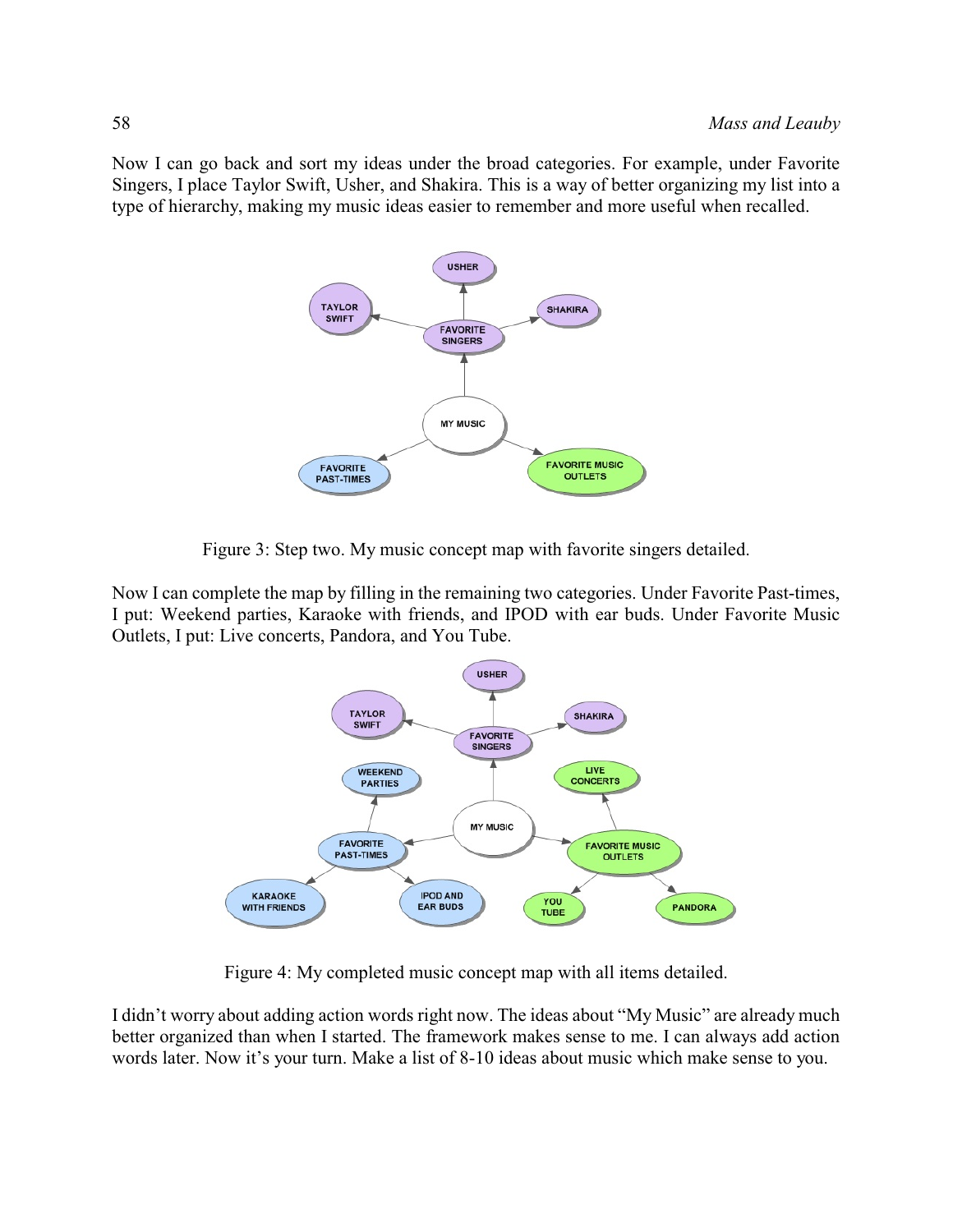| 1.  |  |
|-----|--|
| 2.  |  |
| 3.  |  |
| 4.  |  |
| 5.  |  |
| 6.  |  |
| 7.  |  |
| 8.  |  |
| 9.  |  |
| 10. |  |

What is your main idea? What broad categories do your ideas fall under? List these below:

| Main music idea (broadest)                                                          |  |  |
|-------------------------------------------------------------------------------------|--|--|
| Broad categories that your ideas and concepts fall under (you can have more than 3) |  |  |
|                                                                                     |  |  |
| 2.                                                                                  |  |  |
| 3.                                                                                  |  |  |
| 4.                                                                                  |  |  |

Using the space below, prepare your music map following the steps below:

STEP 1: Identify your main idea and the three or more broad categories for your ideas. Follow the example in Figure 2, but customize it to your music theme.

STEP 2: Now try and sort the ideas under just one of the broad categories, like Figure 3.

STEP 3: Now try and finish your music map, completing the detail on the remaining broad categories you identified like Figure 4.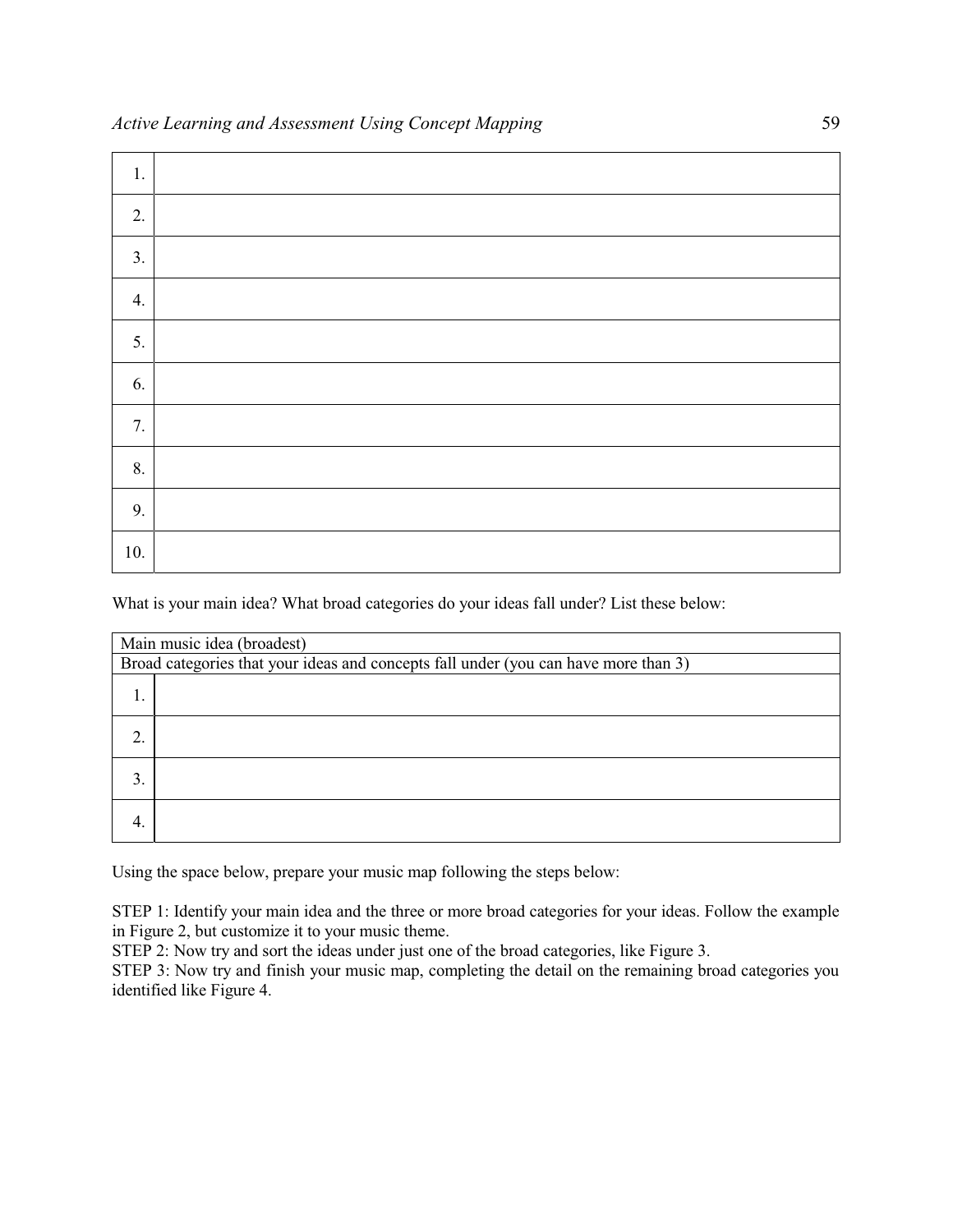60 *Mass and Leauby*



Your finished music map with all broad categories identified and detailed. Now your music map is done. It reflects how you organize your thoughts on music! Good work! Let's share some of the music maps you created.

# **SECTION 5**

HOW DO YOU TRANSFER THIS SKILL TO FINANCIAL ACCOUNTING?

Let's assume your instructor assigns the task of preparing a concept map on business structure forms. How do you start?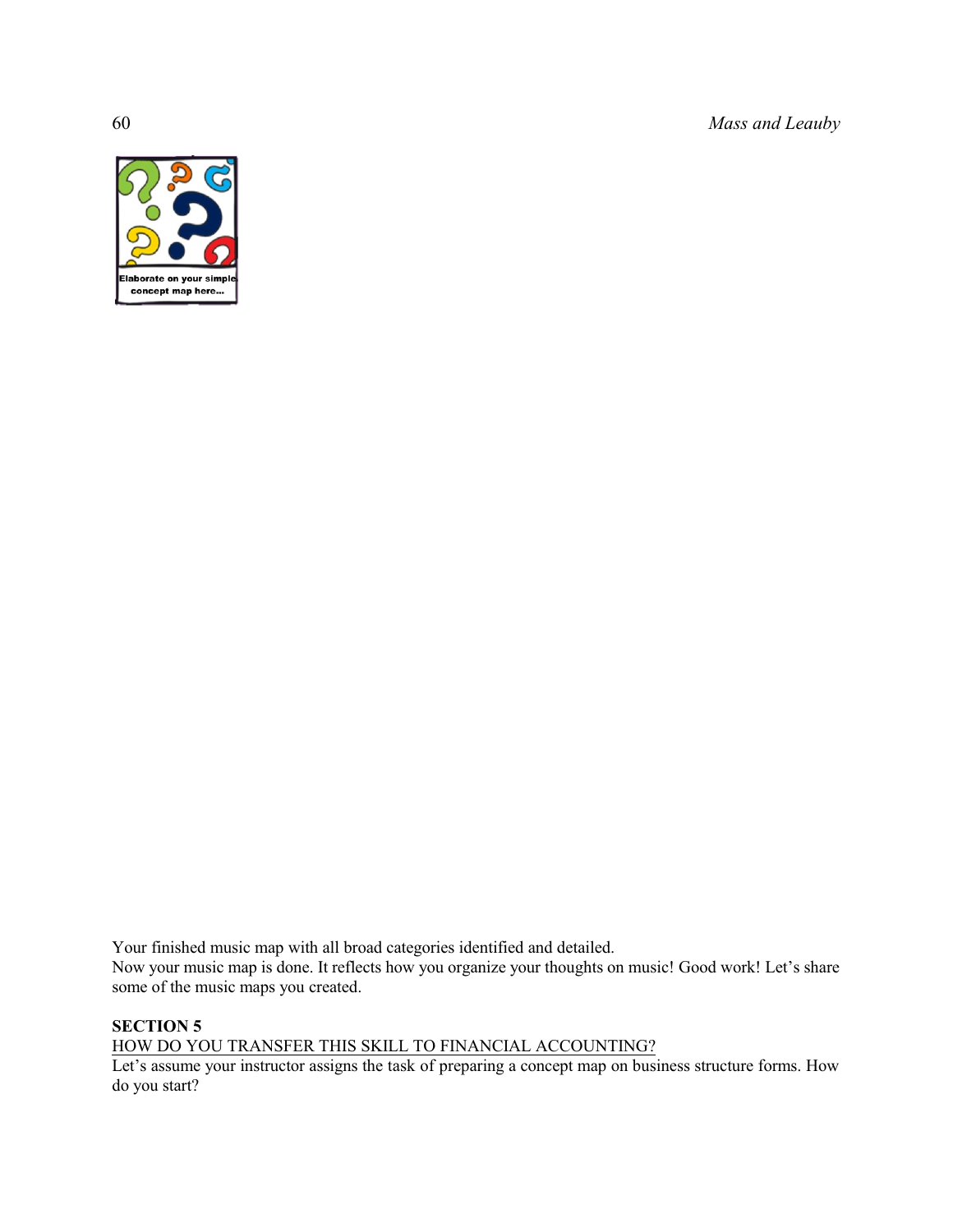STEP 1: What is the main idea of your map? Let's just call the main idea: Business Structure Forms. What are the three principal business forms learned in class? Sole proprietorships, partnerships, and corporations. Let's draw this much of the map.



Figure 5: A business forms concept map with broad categories identified.

STEP 2: What are some concepts and ideas that fit under each of these main concepts? Let's start with sole proprietorships. What concepts or ideas are associated with sole proprietorships? How about these: simple to form, owner-controlled, limited capital resources, tax advantages, and unlimited liability. OK – let's add these ideas under number 1: sole proprietorships – don't worry about action linking words for now.



Figure 6: A business forms concept map with broad categories; sole proprietorships detailed.

STEP 3: What are some concepts and ideas that fit under partnerships? How about these: simple to form, broader skills and resources, shares control, tax advantages and unlimited liability. OK – let's add these ideas under number 2: partnerships.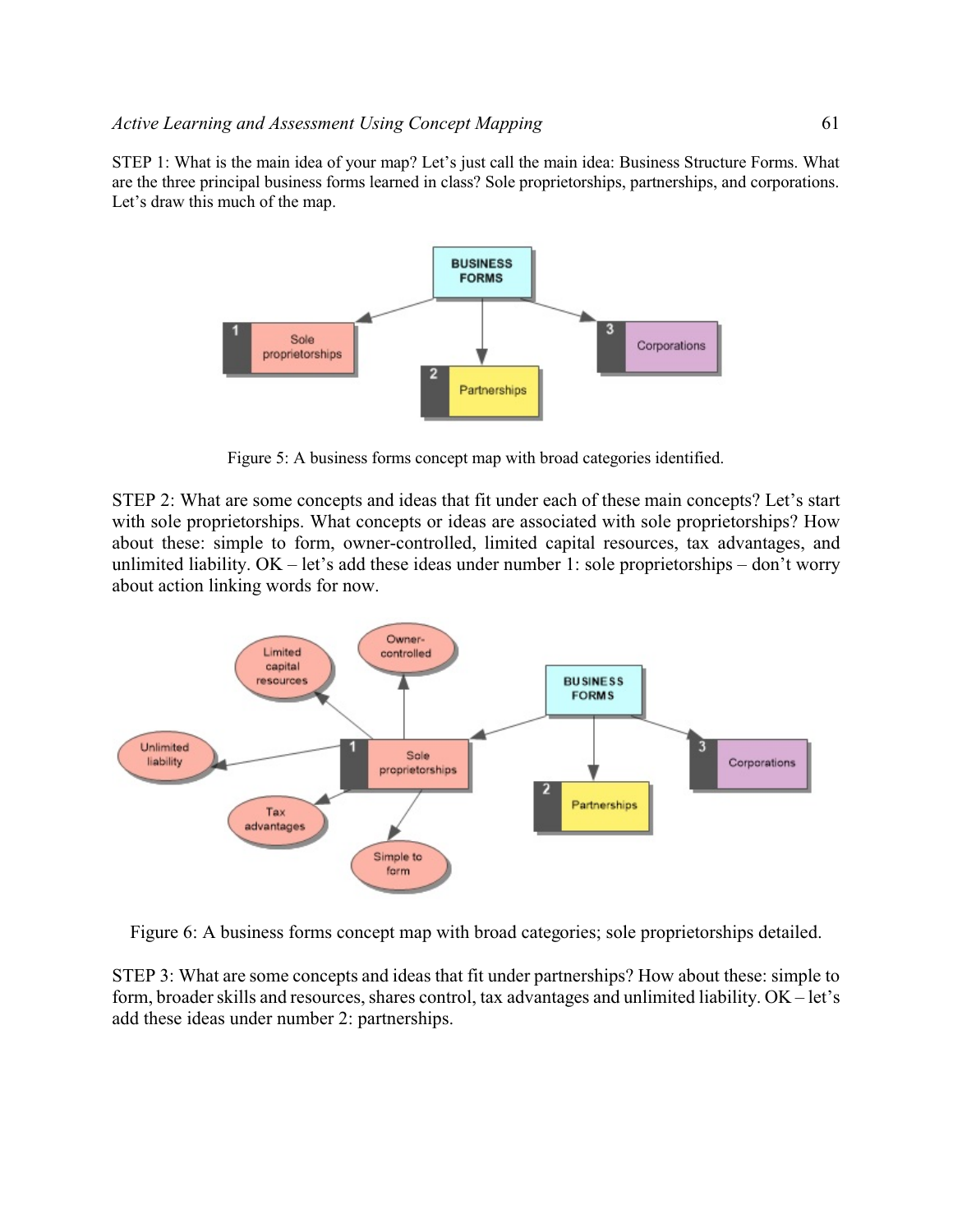

Figure 7: A business forms map with broad categories identified, sole proprietorships and partnerships detailed.

STEP 4: Your map is coming together and is flush with great concepts about business structure forms! Let's finish it off with ideas and concepts about corporations: easy to transfer interest, easier to raise financial resources, tax disadvantages, limited liability and hire professional managers. OK let's add these ideas under number 3: corporations.



Figure 8: A business forms concept map with all categories identified and detailed.